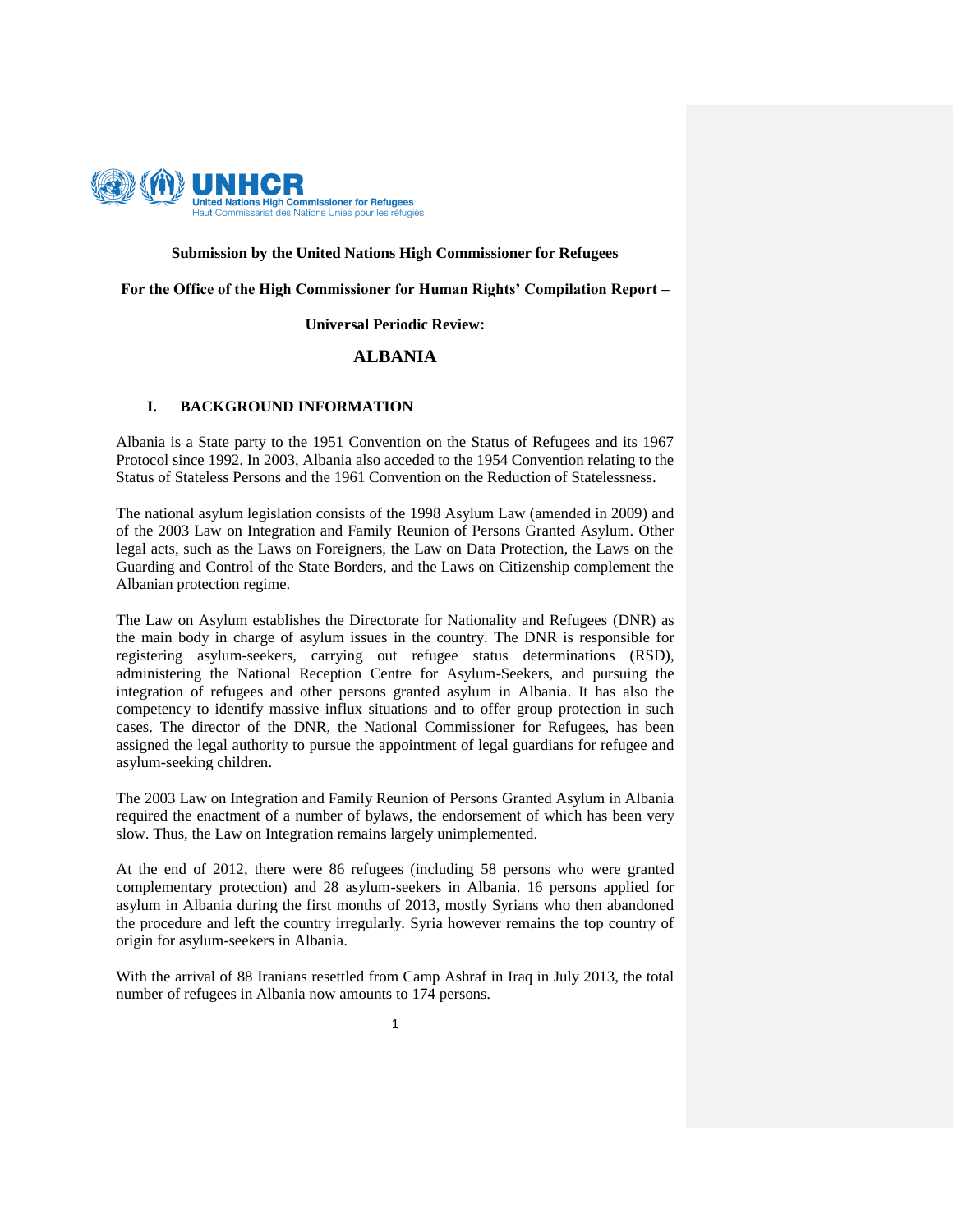Notwithstanding the accession by Albania to the international statelessness instruments, problems with birth registration, mostly amongst the Roma community, have created a situation where large numbers of unregistered persons suffer from marginalization and are unable to enjoy the rights they are accorded under the law.

# **II. ACHIEVEMENTS AND POSITIVE DEVELOPMENTS**

The recognition rate of refugees is more than 50%, not including the former Ashraf residents whom the Government had already agreed to recognize as refugees in the context of the resettlement procedure. The Directorate for Refugees has issued RSD decisions in a timely manner and largely in conformity with UNHCR's guidelines.

In May 2013, the Albanian Border and Migration Police (BMP) indicated its intentions to develop an enhanced pre-screening system. While results have yet to be realized or evaluated, joint training of trainers on joint monitoring mechanisms were organized by UNHCR in cooperation with the BMP. Moreover, BMP Headquarters has issued instructions to all border agents to ensure that the borders are kept open to Syrians and to prevent *refoulement.* However, these measures are not fully implemented and some Syrian are prevented from entering the country from Greece.

Following a One UN Programme project on empowering vulnerable communities in Albania, the Albanian authorities approved two legal acts. The first act ensured birth registration for Albanian nationals born abroad; the second ensured that foundlings who are unable to provide full registration data may still be registered. These acts tackle some of the challenges faced by the Roma minority in Albania, including de facto statelessness.

# **III. KEY PROTECTION ISSUES AND RECOMMENDATIONS**

### **Issue 1: Pre-screening, detention and access to asylum**

Treatment in the Albanian detention centre, and the endless obstacles for irregular migrants to seek asylum, have motivated many to leave Albania and continue on to Western Europe. Due to poor resources, lack of adequate interpreters, and other reasons, the performance of the pre-screening system has declined. When individuals are apprehended, a decision on whether to give them access to the RSD procedure is made on the basis of a short interview, in which irregular migrants are asked whether they would like to return to their country of origin or their last transit country. Additionally, the system lacks an effective monitoring mechanism. As a result, irregular migrants in detention have been unable to exercise the right to appeal removal orders by the Albanian Border Police. Additionally, UNHCR has not been able to enter the Detention Centre for Irregular Migrants since March 2013. The Albanian Border Police have not yet established a procedure allowing for UNHCR monitoring, because they consider that irregular migrants being processed under return procedures should not be allowed to apply for asylum.

The best interests of the child should be the primary consideration in all decisions taken concerning children. Currently, Albania does not have a procedure in place for initiating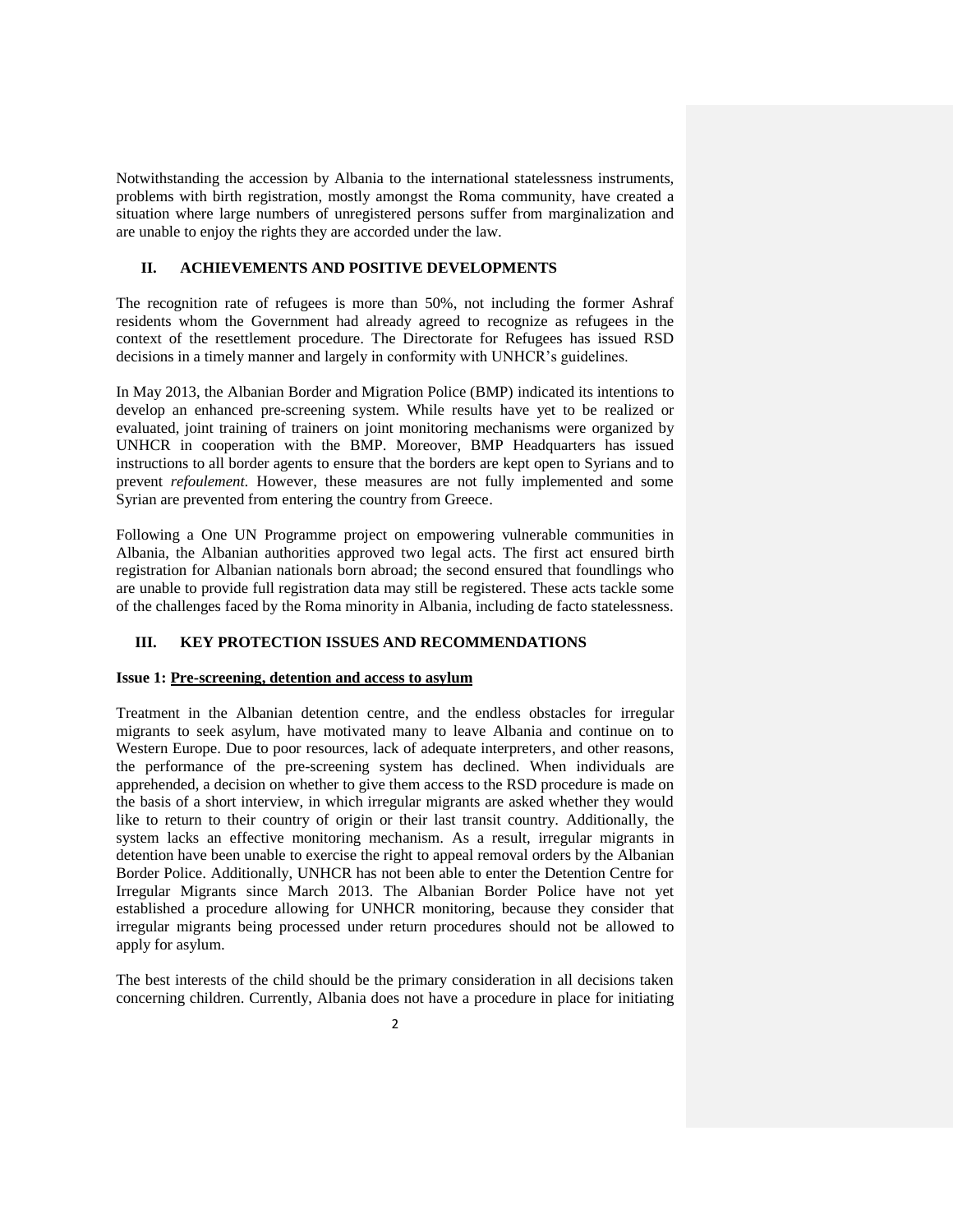a determination of the best interests of the child. Furthermore, neither legislation nor standard operational procedures have been established for the rapid and appropriate assessment and provision of needs and services to unaccompanied and separated children, including the appointment of a temporary guardian. Whereas the border police and other police units show particular care in identifying potential victims of trafficking, they have no specialized knowledge about the asylum procedures and specific safeguards for children in need of international protection.

In this regard, the Human Rights Committee, in its  $108<sup>th</sup>$  session, indicated that it was "*concerned that the automatic detention of all persons entering the country irregularly, including minors, and the lack of adequate information and referral of asylum-seekers among such persons to the asylum procedure, exposes persons in need of international protection to a high risk of refoulement*."<sup>1</sup> The Committee also expressed concern about "*the poor standards of living [] in transit reception facilities for asylum-seekers and*  refugees."<sup>2</sup> The Committee recommended that Albania ensure proper implementation of pre-screening procedures to insure the identification of persons who may be in need of international protection, refrain from deporting asylum-seekers on the basis of their manner of entry into the country, and improve the conditions in transit reception facilities.<sup>3</sup>

The Committee on the Rights of the Child, in its 61<sup>st</sup> session, also expressed concern that "*children migrating to Albania, including unaccompanied children are generally considered as irregular migrants, detained in the National Detention Centre for Irregular Migrants in Karc and deported back without having had access to legal procedures to determine their best interests, or to specialized services and assistance of a legal guardian.*" 4 The Committee recommended that Albania "*ensure that children are properly identified and registered during pre-screening procedures at border points and no longer detained and that best interest determination procedures are initiated to define how to best address the child's immediate and long term needs*," and encouraged Albania to "*to ensure that the Border Police do not detain unaccompanied minors and in this regard to seek technical assistance from the Office of the United Nations High Commissioner for Refugees.*" 5

Similarly, Mr. Crépeau, the Special Rapporteur on the human rights of migrants, in his April 2012 report to the Human Rights Council, recommended that the Government "*Take urgent measures to ensure that the return of Albanian unaccompanied children from neighbouring countries only takes place pursuant to an analysis of the best interest of the child and is properly followed-up on an individual basis by national authorities. Authorities of the concerned countries should conduct an in-depth assessment of the* 

 $\overline{\phantom{a}}$ 

<sup>1</sup> UN Human Rights Committee (HRC), *Concluding observations of the Human Rights Committee - Albania*, para 13, 22 August 2013, CCPR/C/ALB/CO/2.

<sup>2</sup> *Id.*  3 *Id.* 

<sup>4</sup> UN Committee on the Rights of the Child (CRC), *Concluding observations of the Committee on the Rights of the Child - Albania*, paras 72-73, 5 October 2012, CRC/C/ALB/CO/2-4. 5 *Id.*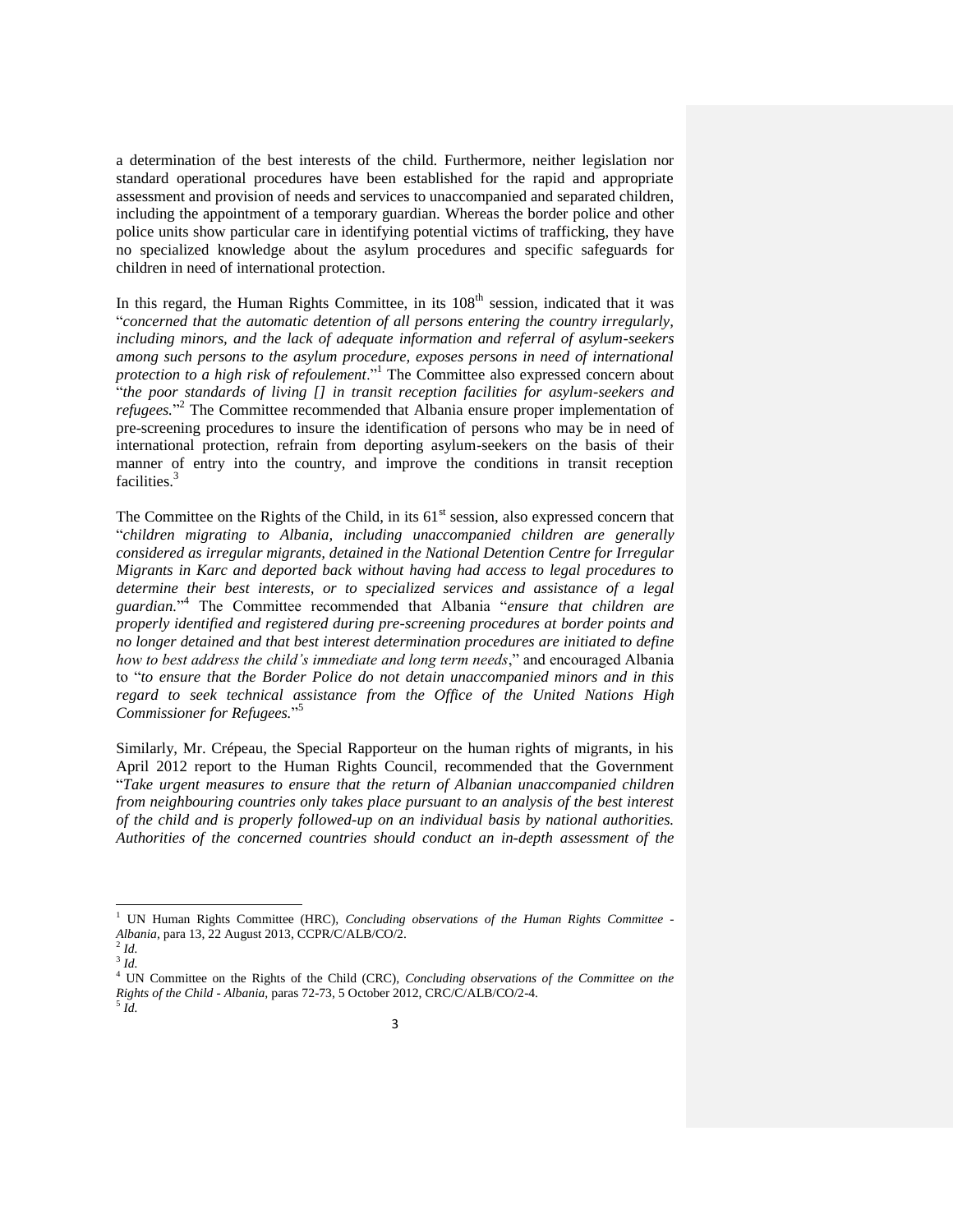*situation and put in place prompt measures to ensure that no child is returned outside of the formal readmission agreements*."<sup>6</sup>

The detention of asylum-seekers and refugees should normally be avoided and be a measure of last resort. Alternatives to detention should be sought and given preference, in particular for certain categories of vulnerable persons. If detained, asylum-seekers should be entitled to minimum procedural guarantees, including the possibility to contact and be contacted by UNHCR. *UNHCR's Guidelines on the Applicable Criteria and Standards relating to the Detention of Asylum-Seekers and Alternatives to Detention* highlight that "the position of asylum-seekers may differ fundamentally from that of ordinary migrants in that they may not be in a position to comply with the legal formalities for entry. They may, for example, be unable to obtain the necessary documentation in advance of their flight because of their fear of persecution and/or the urgency of their departure. These factors, as well as the fact that asylum-seekers have often experienced traumatic experiences, need to be taken into account in determining any restrictions on freedom of movement based on illegal entry or presence."<sup>7</sup>

# **Recommendations**:

UNHCR recommends that the Government of Albania:

- Develop a comprehensive inter-institutional referral mechanism for the prescreening of irregular migrants with the participation of UNHCR;
- Ensure individual procedural guarantees to detained persons immediately upon their detention without discrimination, including the right to interpretation, legal counseling and provision of information, in particular about the right to seek asylum;
- Establish, as part of its pre–screening and follow-up procedure, clear guidelines and procedures which ensure that all decisions in relation to child asylum-seekers or irregular migrants give due consideration to the best interest of the child;
- Provide UNHCR and its implementing partners unhindered access to detention centres for irregular migrants;
- Ensure that the detention of asylum-seekers is only used as a last resort, and where necessary, for as short a period as possible and apply alternatives to detention.

### **Issue 2: Quality of asylum decisions**

 $\overline{a}$ 

As mentioned above, asylum decisions in Albania show a high rate of recognition of refugee status or granting of complementary forms of protection.<sup>8</sup> However, the reasoning and consistency of asylum decisions requires further improvements, particularly because country of origin information is not systematically collected or duly

<sup>6</sup> UN Human Rights Council, *Report of the Special Rapporteur on the human rights of migrants, Addendum: Mission to Albania*, para 73, 10 April 2012, A/HRC/20/24/Add.1, available at: [http://daccess](http://daccess-dds-ny.un.org/doc/UNDOC/GEN/G12/129/01/PDF/G1212901.pdf?OpenElement)[dds-ny.un.org/doc/UNDOC/GEN/G12/129/01/PDF/G1212901.pdf?OpenElement.](http://daccess-dds-ny.un.org/doc/UNDOC/GEN/G12/129/01/PDF/G1212901.pdf?OpenElement)

<sup>7</sup> UN High Commissioner for Refugees, *Guidelines on the Applicable Criteria and Standards relating to the Detention of Asylum-Seekers and Alternatives to Detention*, 2012, available [http://www.unhcr.org/refworld/docid/503489533b8.html.](http://www.unhcr.org/refworld/docid/503489533b8.html)

<sup>&</sup>lt;sup>8</sup> Complementary protection was introduced as a form of protection to bring the Albanian legislation closer to the EU directives, by replacing the term "temporary protection on humanitarian grounds."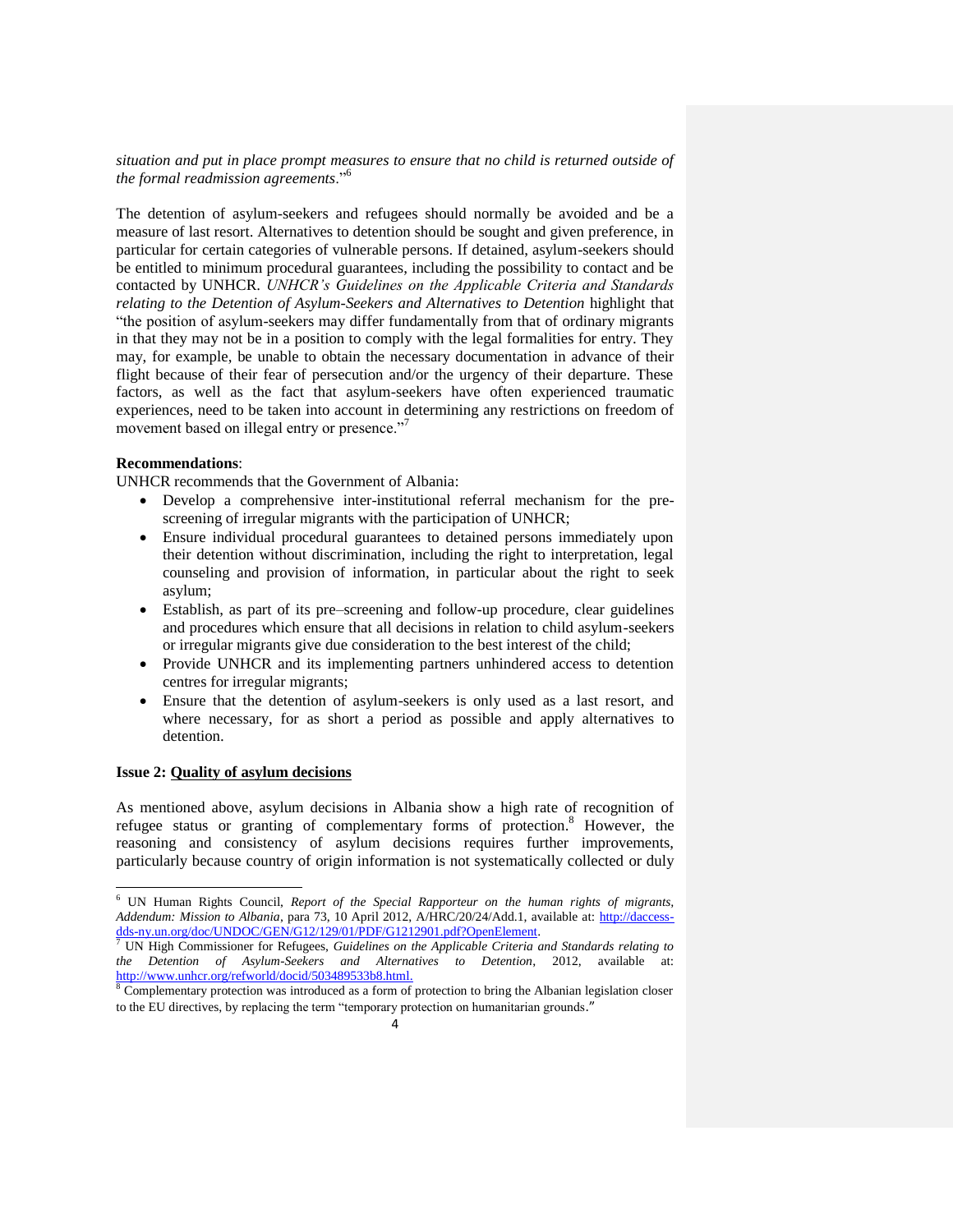referenced in each case. Despite the establishment of an office for the collection of country of origin information within the Border and Migration Police, that office has so far not responded to any requests for country of origin information by the Directorate for Refugees. In this regard, the Special Rapporteur on the human rights of migrants, in his April 2012 report to the Human Rights Council, recommended "*regular updates and debriefing to Border and Migration Police on the situation of countries of origin of third country nationals arriving at the Albanian border.*" 9

# **Recommendation**:

UNHCR recommends that the Government of Albania:

 Establish a fully-functioning country of origin centre, based on good practices in other countries, which has the competence to offer information for use in asylum and RSD procedures.

# **Issue 3: Rights of refugees and other persons granted asylum**

Albania has failed to produce identification cards for refugees. Therefore, many remain without any identification cards, birth certificates, other relevant certificates, or travel documents. Machine readable travel documents have also not been produced. While in some cases the lack of an identification card is compensated by providing permanent residence papers, the lack of travel documents has deprived persons in need of international protection in Albania of the ability to travel abroad or to have the opportunity to apply for visas at embassies. In a number of cases known to UNHCR, this has made family reunification in other countries impossible.

Housing is a significant constraint for the refugees trying to integrate in Albania. The existing housing legislation is mainly incorporated in the Law on Social Housing (Law no. 9232 On Social Programs for the Housing in Urban Areas), which allocates funds to the local government for so-called "social houses". Persons in need of international protection are excluded from the right to social public housing. Only the most vulnerable among them, those with temporary or undetermined stays, are offered housing in the National Reception Centre for Asylum Seekers.

Refugees, asylum-seekers, and those receiving subsidiary protection do not receive welfare benefits in Albania. The legislation on social welfare needs to be amended in order to provide for their inclusion. In fact, Law No. 9355 on Social Assistance and Services specifically excludes asylum-seekers from social welfare benefits. The legislation should also include provisions on reducing the excessive number of documents required in order to access these social welfare programs. Considering the immediate link between access to social security and competitiveness in the labour market, such requirements pose challenges to refugees and asylum-seekers who are seeking work in Albania, hindering their ability to fully integrate.

In regards to these issues we agree with the recommendations of the Special Rapporteur on the human rights of migrants, who in his April 2012 report to the Human Rights Council, recommended that the Government *[c]omplete without undue delay the* 

 $\overline{\phantom{a}}$ 

 $9$  Supra note 6, at para 74.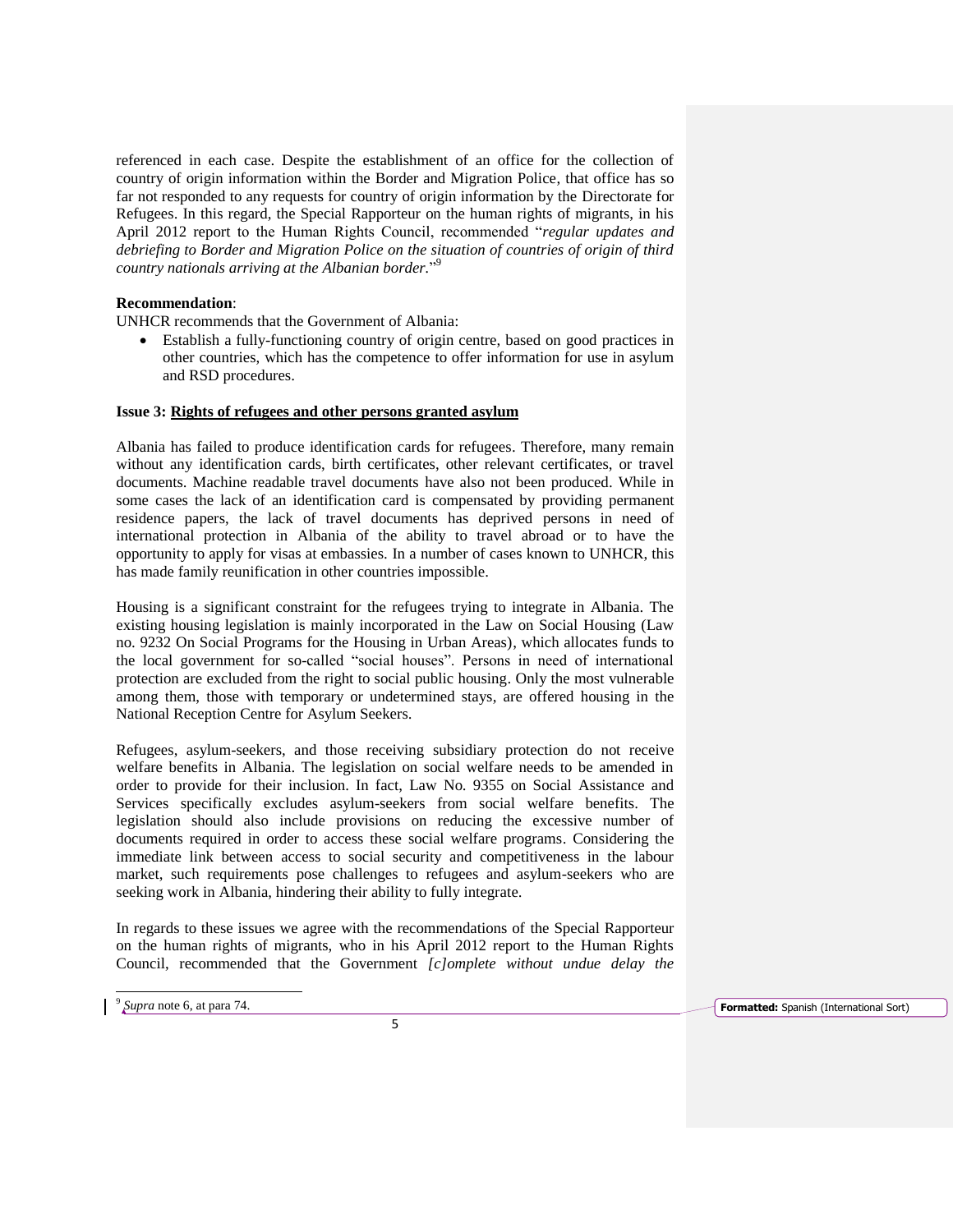*electronic registration of all asylum-seekers and refugees in the civil status registry for foreigners and provide them with the relevant identification and travel documents. Necessary measures to ensure their integration into society, notably through implementation of their rights to housing, work and social services, should be considered promptly*."<sup>10</sup>

Many refugees, asylum-seekers, and those receiving subsidiary protection are also unable to naturalize in Albania. The naturalisation process is constrained by a series of bureaucratic requirements still in place, even in the case of recognized refugees. The Government and the President's Office have not waived any such requirements and have maintained their position that original documents from their country of origin, such as birth certificates, are required for refugees.

# **Recommendations**:

UNHCR recommends that the Government of Albania:

- Ensure that the Albanian Ministry of Interior completes the process of producing travel documents and ID cards for permanent residents, including refugees, as soon as possible. Enact bylaws to ensure that refugees are not required to bring or produce information from their country of origin. This is often not an option for refugees and asylum-seekers, as persons in need of international protection should not be asked to contact their country of origin;
- Conduct a full-fledged reform of the Law on Integration to ensure that it is properly implemented and that its implementation is not hindered by the lack of bylaws or restrictions on the rights of refugees or asylum-seekers. The clarification in the legislation is particularly important in the case of housing, where refugees and those receiving subsidiary protection should be included in the categories of persons who can benefit from the law. Amendments to the current law are also necessary to ensure that such persons have access to social welfare programs and retirement benefits;
- Establish procedures and processes to effectively facilitate the naturalization and integration of refugees and those receiving subsidiary protection.

# **Issue 4: The identification and protection of stateless persons**

As noted above, Albania has acceded to both the 1954 Convention relating to the Status of Stateless Persons and the 1961 Convention on the Reduction of Statelessness, making both conventions part of its domestic legislation. During the 2011 population census in Albania, 7,443 persons self-identified as stateless but no other official data on stateless persons in Albania are available. Despite being a State party to the 1954 Convention, a formal statelessness determination procedure has yet to be established. Establishing a statelessness determination procedure is the most efficient means for States party to the 1954 Convention to identify the beneficiaries of the Convention with the view to providing them with appropriate protection.

# **Recommendation**:

UNHCR recommends that the Government of Albania: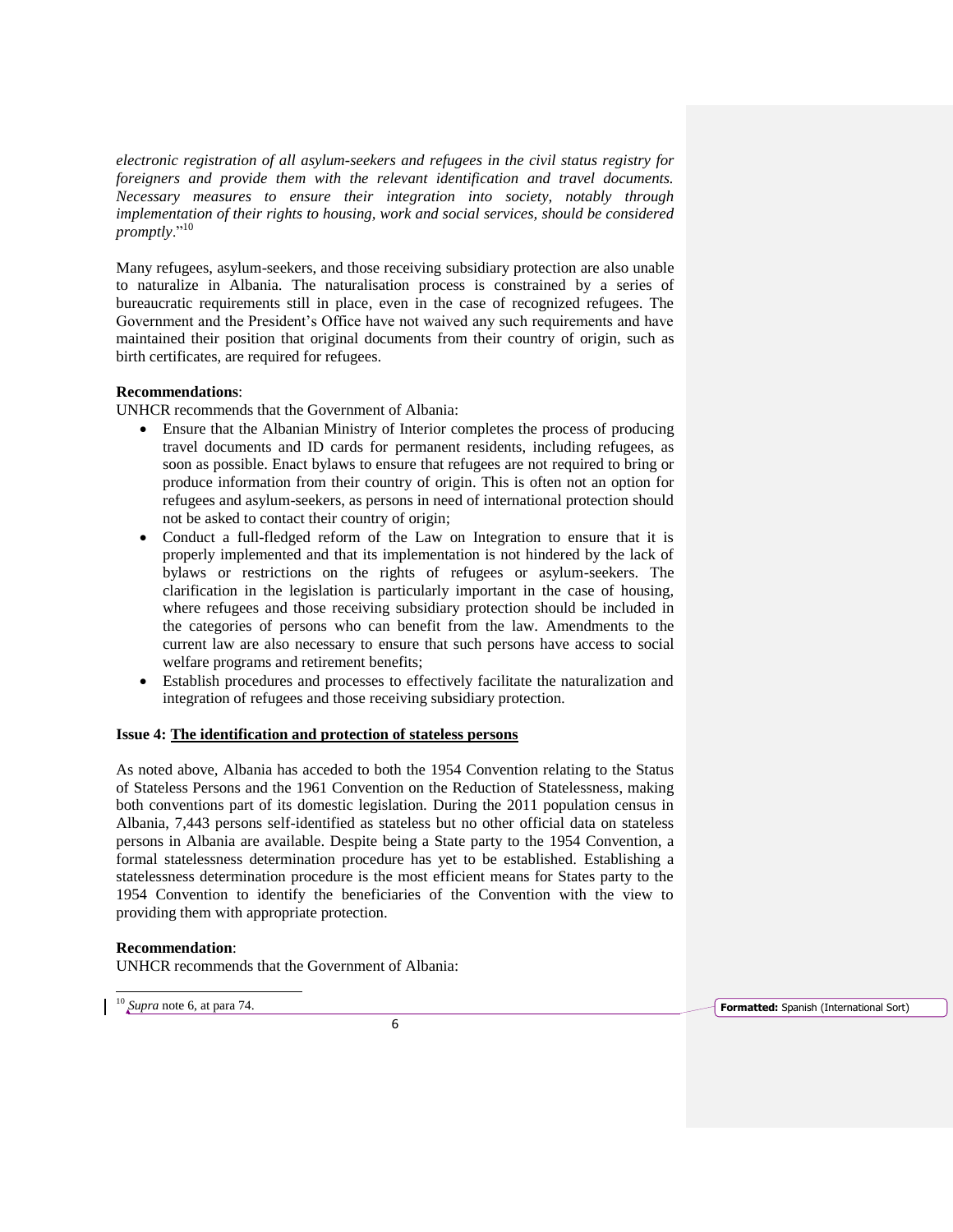Adopt and implement in national legislation a statelessness determination procedure and a legal status to ensure stateless persons who are not refugees are guaranteed the rights they are entitled to under the 1954 Convention.

#### **Issue 5: The reduction of statelessness**

The Albanian Constitution and Law on Albanian Citizenship do not allow statelessness in cases of withdrawal or renunciation of Albanian nationality, in line with international standards. However, the Law fails to adequately safeguard against statelessness in cases of children born in Albania who would otherwise be stateless because their parents are stateless, or are foreign citizens unable to transmit their nationality to a child born abroad.

Registration of all children immediately after birth is not ensured in Albania. Low birth registration rates primarily affect members of the Roma community who, due to marginalization and lack of awareness, often fail to register themselves and their children in the Government civil status offices. Low registration rates are also seen among children of poor parents and children born outside maternity homes or in early marriages.

Without birth records and formal documentation, children are legally invisible and denied their basic rights. Unable to prove who they are, or that they even exist, they are at risk of becoming stateless. Birth registration can contribute to the realization of the right of every child to a nationality. Birth registration helps to prevent statelessness by establishing a legal record of where a child was born and who his or her parents are. As such it serves as a key form of proof of whether a person has acquired nationality by birth or by descent. Failure to document a person's legal existence can prevent the effective enjoyment of a range of human rights, including access to education and health care. In 2012, the Human Rights Council adopted a resolution on birth registration and the right of everyone to recognition everywhere as a person before the law, calling upon "*States to ensure free birth registration, including free or low-cost late birth registration, by means of universal, accessible, simple, expeditious and effective registration procedures without discrimination of any kind.*" 11

Under the One UN Joint Project supporting vulnerable communities in Albania that ran from 2009 to 2013, children and adults have been assisted among others, to register their births through free legal clinics.<sup>12</sup> Though government figures are not available, it is estimated many more persons are in need of (subsequent) birth registration, for which there is currently no legal or administrative procedure in place. In 2012, the project involved not only central and local government authorities and specialized legal assistance NGOs, but also 5 local Roma NGOs with specific knowledge on the issues and challenges surrounding Roma and the so-called Roma community of "Egyptians." This approach ensured that all cases in need of civil registration that were identified were referred for registration, while Roma NGOs increased their capacity for legal assistance.

 $\overline{a}$ 

<sup>11</sup> UN Human Rights Council, *Birth registration and the right of everyone to recognition everywhere as a person before the law*, 3 April 2012, A/HRC/RES/19/9, available at: [http://www.refworld.org/docid/503cdba52.html.](http://www.refworld.org/docid/503cdba52.html)

<sup>&</sup>lt;sup>12</sup> Under this project 1581 cases have so far been assisted (at end September 2013) with different types of registration, including the issuance of birth certificates for 128 children.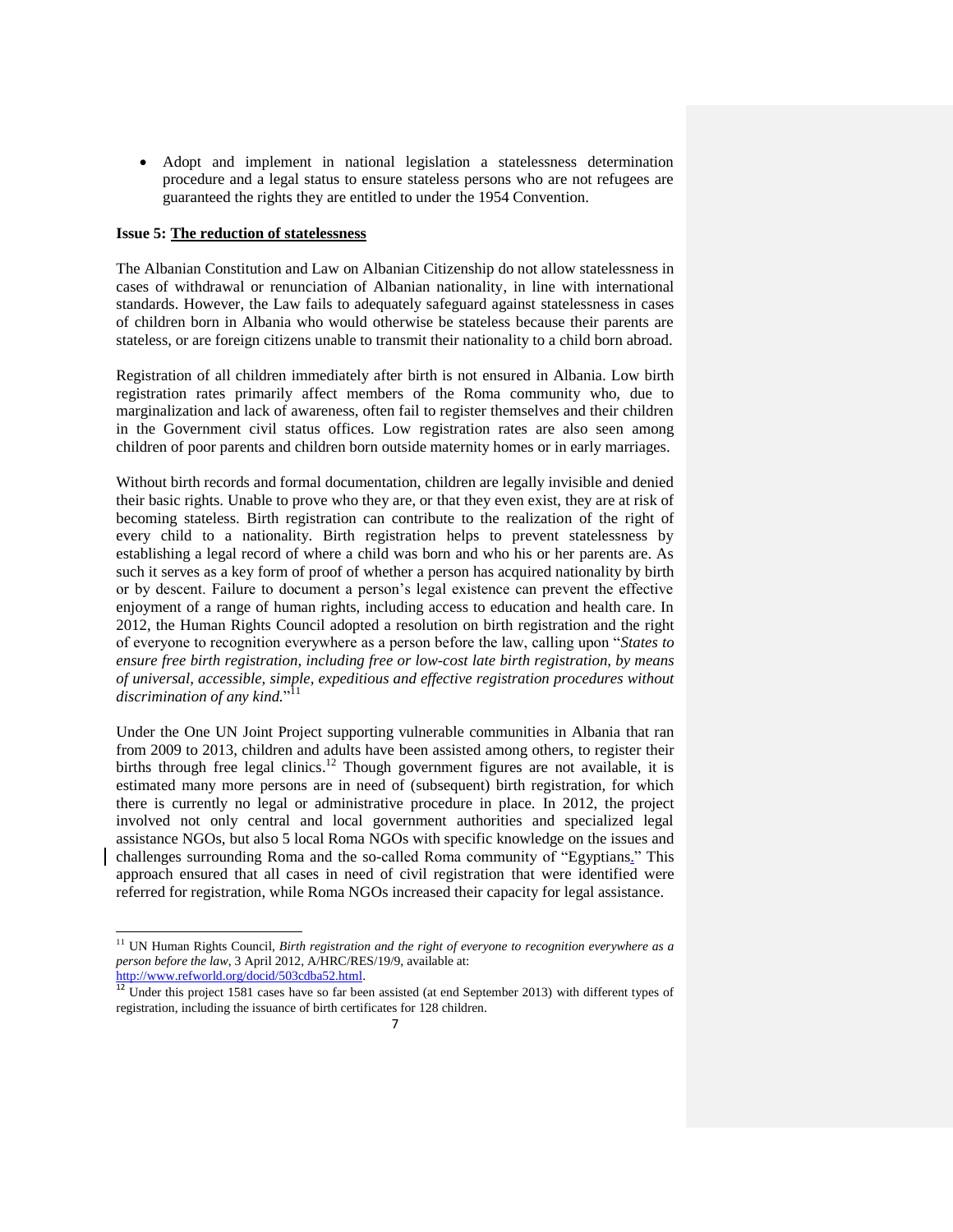In this regard, the Human Rights Committee, in its  $108<sup>th</sup>$  session, expressed concern that "*the Roma minority continues to face discrimination in access to housing, employment, education, social services and political life.*" Among their recommendations, the Committee indicated that Albania *"should take immediate steps*" to "*[i]nclude Roma communities in housing schemes*" and "*[e]nsure that all Roma people have identity cards*."<sup>13</sup>

The Committee on the Rights of the Child, in its  $61<sup>st</sup>$  session, also expressed concern about these issues, noting that "*birth registration is not free of charge,*" "*[r]egistration of all children immediately after birth is still not ensured and … Roma and poor children, children born abroad, outside maternity homes and of early marriages are the ones most affected by the lack of birth registration,*" and "*[c]hildren without birth certificates might still be refused access to schools in spite of measures taken to avoid such a situation.*" 14

Additionally, in its 79<sup>th</sup> session, the Committee on the Elimination of Racial Discrimination also addressed the issue of birth registration for the Roma Community, calling on Albania to "*take immediate steps to ensure that all Roma have access to personal documents that are necessary for them to enjoy, inter alia, their economic, social and cultural rights, such as employment, housing, health care, social security and education*."<sup>15</sup>

### **Recommendations**:

UNHCR recommends that the Government of Albania:

- Amend the Law on Albanian Citizenship to bring it in line with the 1961 Convention, notably by ensuring that children born on territory acquire citizenship automatically at birth,
- Amend and implement the Law on Civil Status of 2002, along with its bylaws regulating the issue of documents and birth registration procedures in hospitals immediately following birth, as well as the recognition of births outside hospitals or abroad.
- Ensure that all individuals, including members of the Roma community, have prompt and effective access to birth registration and ensure their fundamental human rights.

**Human Rights Liaison Unit Division of International Protection UNHCR September 2013**

 $\overline{\phantom{a}}$ 

**Formatted:** Spanish (International Sort) **Formatted:** Spanish (International Sort)

<sup>13</sup> *Supra* note 1, at para 23. <sup>14</sup> *Supra* note 4, at paras 35-36.

<sup>15</sup> UN Committee on the Elimination of Racial Discrimination (CERD), *Concluding observations of the Committee on the Elimination of Racial Discrimination - Albania*, paragraph 7, 14 September 2011, CERD/C/ALB/CO/5-8, available at[: http://www.refworld.org/docid/4ef1fe7c2.html.](http://www.refworld.org/docid/4ef1fe7c2.html)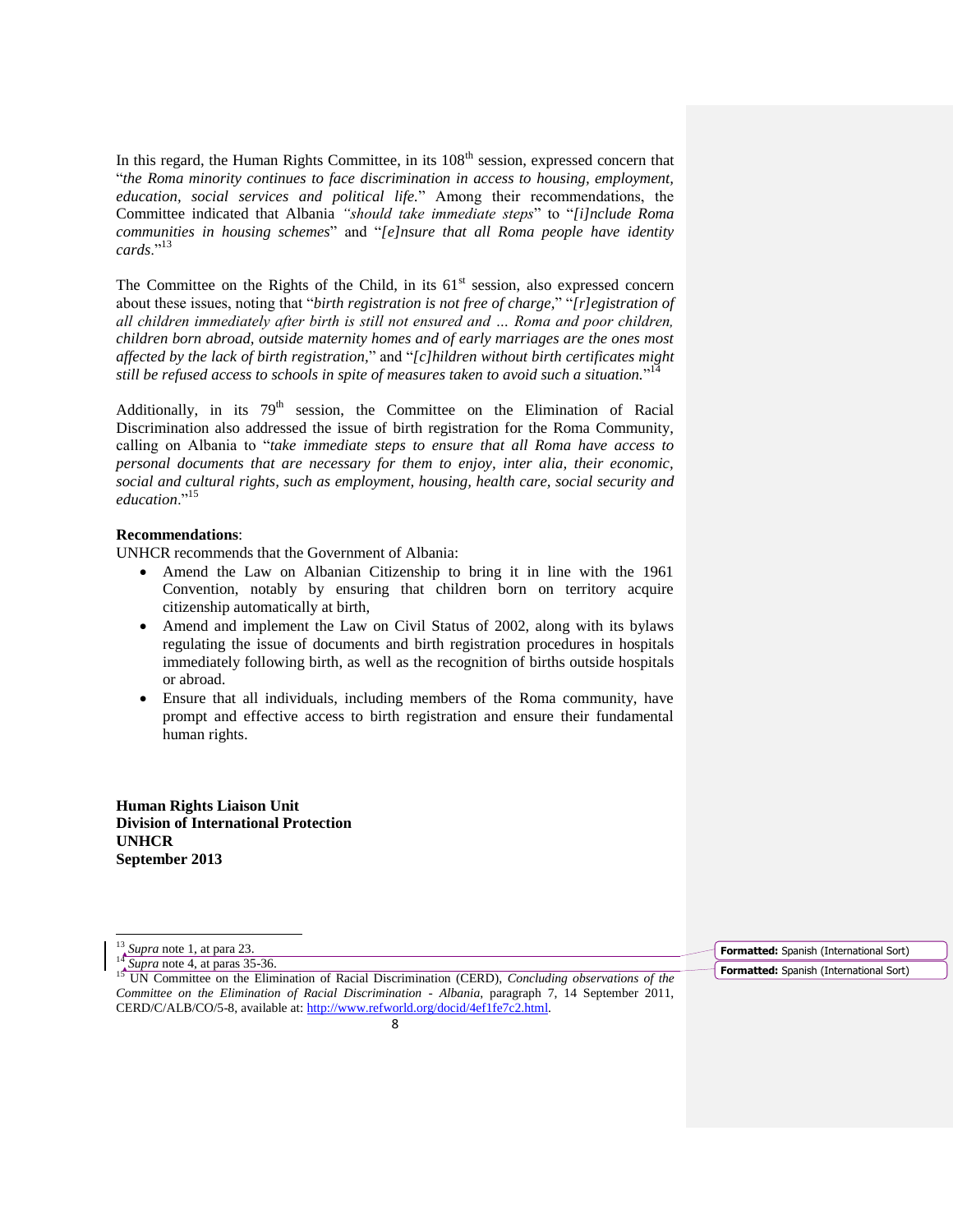# **Excerpts of Concluding Observations and Recommendations from UN Treaty Bodies and reports from UN Special Procedures mandate holders**

# **Albania**

Below please find selected excerpts from UN Treaty Monitoring Bodies' Concluding Observations and Recommendations and from UN Special Procedures mandate holders' reports relating to issues of interest and persons of concern to UNHCR with regards to the Albania.

# **I. Excerpts from UN Treaty Monitoring Bodies**

### **Human Rights Committee**

CCPR/C/ALB/CO/2, 108<sup>th</sup> Session 22 August 2013

12. While appreciating the inclusion of articles 86 and 87 in the State party's Criminal Code that criminalizes acts of torture and ill-treatment, the Committee is concerned at the large number of complaints against law enforcement officials of ill-treatment of persons deprived of their liberty, including Roma who were detained in the context of forcible evictions from their homes in 2012. The Committee is also concerned at the lack of information on case-law invoking article 86, and about reports that investigations into such crimes rarely result in the conviction of perpetrators and in compensating victims (arts. 2, 7 and 10).

**The State party should ensure strict implementation of the prohibition of torture and ill-treatment. In this connection, the State party should ensure that law enforcement personnel receive training on the investigation of torture and illtreatment by integrating the Istanbul Protocol in all training programmes for law enforcement officials. The State party should thus ensure that allegations of torture and ill-treatment are effectively investigated and that alleged perpetrators are prosecuted and, if convicted, punished with sanctions commensurate with the seriousness of the crime, and that the victims are adequately compensated.**

13. The Committee is concerned that the automatic detention until deportation of all persons entering the country irregularly, including minors, and the lack of adequate information and referral of asylum-seekers among such persons to the asylum procedure, exposes persons in need of international protection to a high risk of refoulement. The Committee is also concerned at the poor standards of living conditions in transit reception facilities for asylum-seekers and refugees (arts. 6, 7, 9 and 10).

**The State party should ensure proper implementation of pre-screening procedures at the border and inside the country to ensure that persons in need of international protection are identified and referred to the asylum procedure regardless of whether or not they entered the country in an irregular manner. It should refrain from detaining asylum seekers on the basis of the manner of entry into the country. It should improve living conditions in transit reception facilities.**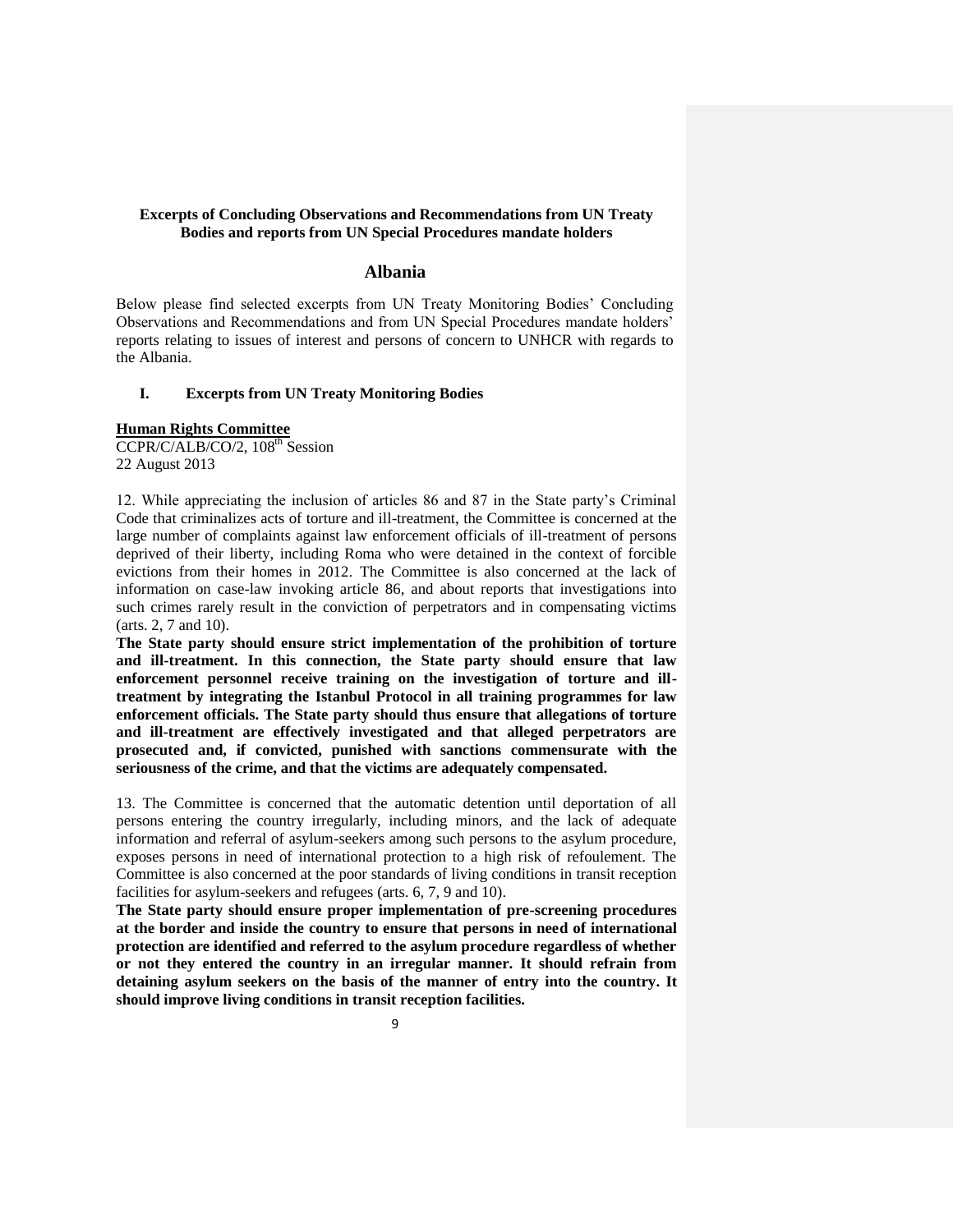14. While taking note of the information provided that the State party is no longer considered a transit country for trafficking, the Committee is concerned that it remains a country of origin, mainly for trafficked women and children (arts. 3, 8 and 24).

**The State party should reinforce existing measures to prevent and combat trafficking in persons. In particular, it should continue to identify victims of trafficking and take necessary measures to ensure that victims of trafficking in persons are provided with medical, psychological, social and legal assistance. Protection should be provided to all witnesses and victims of trafficking so that they may have a place of refuge and an opportunity to give evidence against those held responsible. It should also devote sufficient resources to investigations of cases of trafficking in persons by identifying those responsible, prosecuting them and imposing commensurate penalties.**

15. The Committee is concerned at reports that children in conflict with the law are illtreated in police stations after arrest. It is also concerned at the lack of: (a) Chambers designated for juveniles with specialised judges, (b) long-term rehabilitation programs for such children, and (c) educational facilities for convicted children (arts 7, 9, 10, and 24). **The State party should effectively investigate all allegations of ill-treatment of children in police stations. It should reform its juvenile justice system by: (a) establishing juvenile chambers with trained judges, (b) creating long term rehabilitation programs with a view to facilitating integration of those children in society after release, and (c) ensuring that imprisonment of children is sought as a last resort, and providing for education facilities for imprisoned children.**

16. The Committee is concerned about inhumane conditions of detention, including overcrowding and poor sanitation conditions in detention facilities. The Committee is particularly concerned about reports that even the newly established facilities do not meet international standards (art 10).

**The Committee reiterates its concern (CCPR/CO/82/ALB, para 16) and urges the State party to improve the conditions of detention for those held on remand and for convicted persons. It should also ensure that new facilities meet international standards by allocating sufficient resources for their construction and operation.**

17. The Committee is concerned about the reportedly frequent incidence of arbitrary detention and expresses its concern that access to a lawyer after arrest is often hindered and that police decisions on the release of arrestees may be subject to bribes. The Committee expresses its concern about undue delay in delivering court decisions in criminal cases; that reasoning of court decision's at first instance is not delivered in time which compromises the ability of the aggrieved party to appeal; that hearings are often not public, and; that the transfer of files to the court of appeal is often delayed. The Committee is also concerned about the ineffectiveness of the free legal aid for persons in need (arts. 9, and 14).

**The State party should ensure full respect for article 9 of the Covenant, and to this end it should:**

**(a) Take measures to avoid arbitrary deprivation of liberty, and ensure that victims of arbitrary detention are adequately compensated; and,**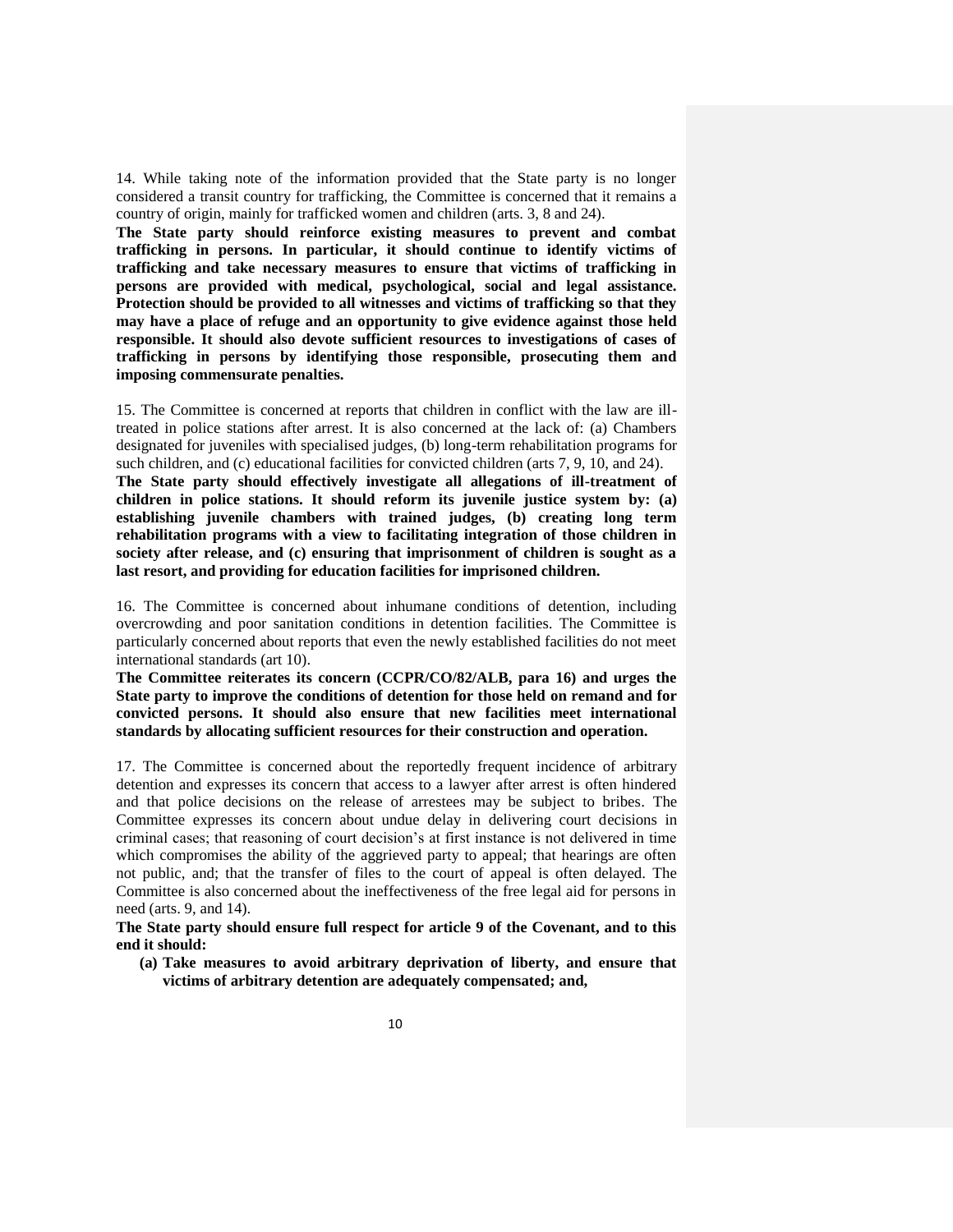**(b) Ensure immediate access to a lawyer following arrest, and combat corruption.**

**The State party should uphold the right to a fair trial in line with article 14 of the Covenant. In this regard it should:** 

- **(a) Urgently improve the functioning of the judicial system, including through increasing the number of qualified and professionally trained judicial personnel, and training judges and court staff in efficient case-management techniques; and,**
- **(b) Ensure that adequate compensation is awarded in cases related to lengthy proceedings; and,**
- **(c) Ensure the actual availability of free legal aid of for persons in any case where the interest of justice so requires.**

20. The Committee expresses its concern about reports of a lack of cooperation between the State party and the Greek authorities in order to establish the whereabouts of 502 Roma street children from Albania who went missing after being arrested by Greek police for begging and were admitted to a child institution in Greece between the years 1998- 2002 (art.24).

**The State party should intensify its efforts in engaging with the Greek authorities with a view to furnishing the truth surrounding the disappearances of those children and establishing their whereabouts. In doing so, the State party should involve the Ombudsman and relevant civil society organizations.** 

23. The Committee is concerned that despite the adoption of the National Strategy for Roma and the Decade of Roma Inclusion (2010- 2015) the Roma minority continues to face discrimination in access to housing, employment, education, social services and political life (arts. 2, 25, 26 and 27).

**The State party should take immediate steps, in consultation with the Ombudsman, Commissioner for Protection Against Discrimination, civil society organizations, and the Roma community, to:**

- **(a) Effectively implement the National Strategy for Roma and the Decade of Roma Inclusion (2010 to 2015), by allocating adequate earmarked resources and ensuring sufficient linkage between all Roma-related programs;**
- **(b) Include Roma communities in housing schemes, and as a matter of priority provide those forcibly evicted from their homes in 2012 with adequate and permanent housing;**
- **(c) Act on the Ombudsman's recommendations on Roma minority, particularly those relating to Roma children education;**
- **(d) Refrain from blocking access to existing livelihoods, facilitate a wide variety of employment opportunities, including through the strengthening and expansion of temporary special measures in the public sector, and the provision of vocational training;**
- **(e) Ensure that all Roma people have identity cards so as to facilitate their right to vote.**

# **Committee on the Rights of the Child**

 $CRC/C/ALB/CO/2-4$ , 61<sup>st</sup> Session 5 October 2012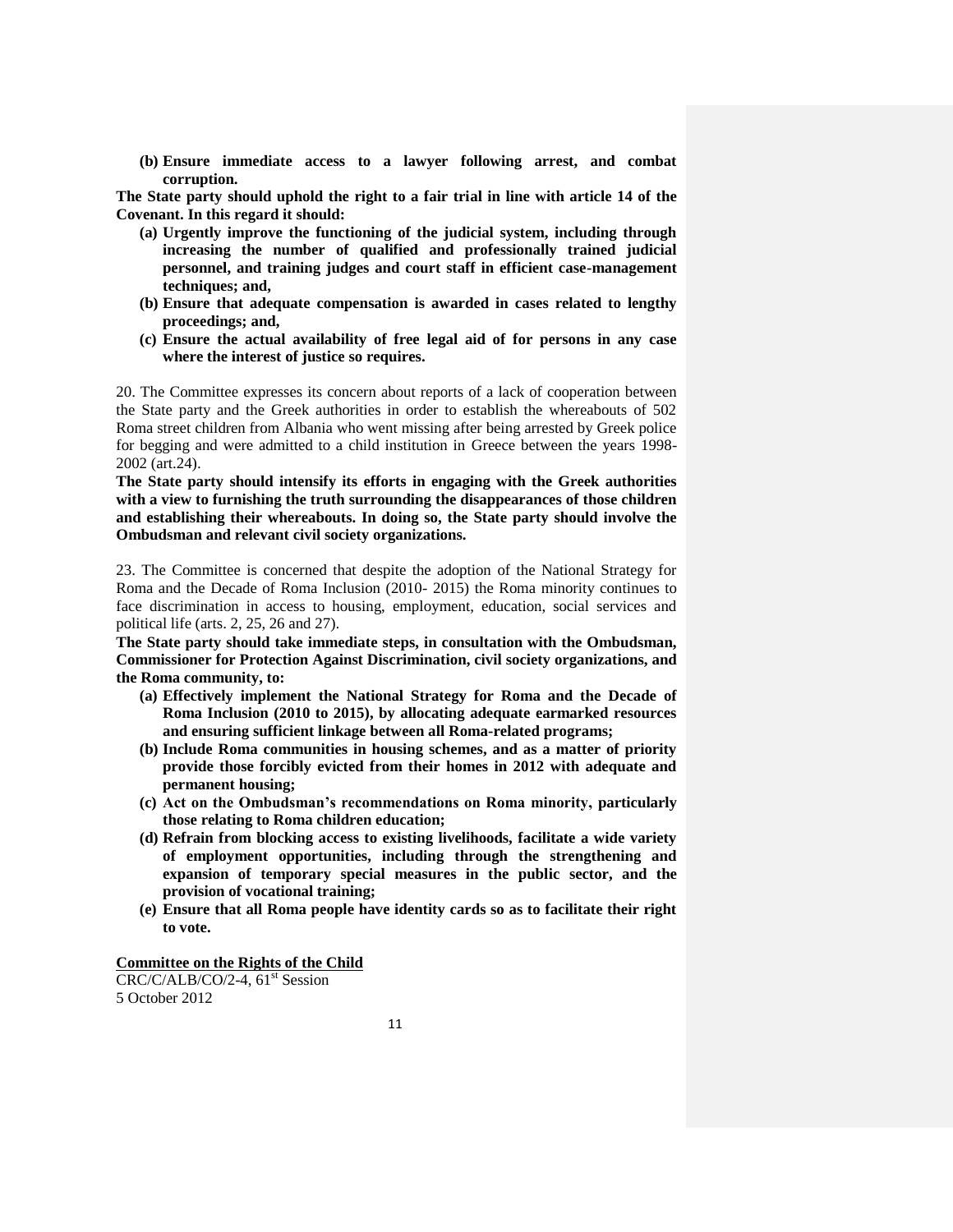#### **Follow-up measures undertaken and progress achieved by the State party**

6. The Committee also welcomes the following institutional and policy measures: (c) The National Strategy for the Fight against Child Trafficking and the Protection of Trafficked Children, adopted in July 2008; and

### **Data collection**

17. While noting the collection of data on children by the National Statistics Institute (INSTAT), the Committee is however concerned that INSTAT has not established a comprehensive data collection system covering all areas of the Convention and that data collection remains insufficient as regards notably children at risk of being trafficked, abused and neglected children, abandoned children, children belonging to minority groups and children with disabilities.

**18. The Committee encourages the State party to strengthen its efforts to set up a comprehensive data collection system with the support of its partners and to analyze the data collected as a basis for assessing progress achieved in the realization of child rights and to help design policies and programmes to implement the Convention and its Optional Protocols. Data should include all children up to the age of 18 years, be disaggregated, inter alia, by age, sex, urban/rural area, ethnicity and socio-economic background to facilitate analysis on the situation of all children.**

#### **Non-discrimination**

27. While welcoming the enactment of Law No. 10221 of 4 February 2010 on the Protection against Discrimination and the appointment of the Commissioner for the Protection against Discrimination in May 2010 and other efforts undertaken to counter discrimination especially against minorities in the State party, the Committee is concerned that, inter alia, girls, children belonging to minority groups, especially Roma, children living in rural areas and children with disabilities continue to be the victims of serious discrimination, especially in their access to education, social protection, health and adequate housing.

**28. The Committee urges the State party to ensure that its programmes address as a matter of priority the situation of discrimination against girls, children belonging to minority groups, children living in rural areas and children with disabilities. The Committee further urges the State party to include information in its next periodic report on measures and programmes relevant to the Convention and in particular to the situation of Roma children undertaken by the State party in follow-up to the Declaration and Programme of Action adopted at the 2001 World Conference against Racism, Racial Discrimination, Xenophobia and Related Intolerance, as well as the outcome document adopted at the 2009 Durban Review Conference.**

### **Birth registration**

35. While welcoming the adoption in May 2009 of the Law "On the Civil Registration Offices" which notably eliminates the judicial procedure engaged in case of late registration, the Committee notes with concern that insufficient awareness-raising about this new law has been conducted for its effective implementation. The Committee is also concerned that:

(a) Although the law provides for financial incentives for those who register their children, birth registration is not free of charge for families;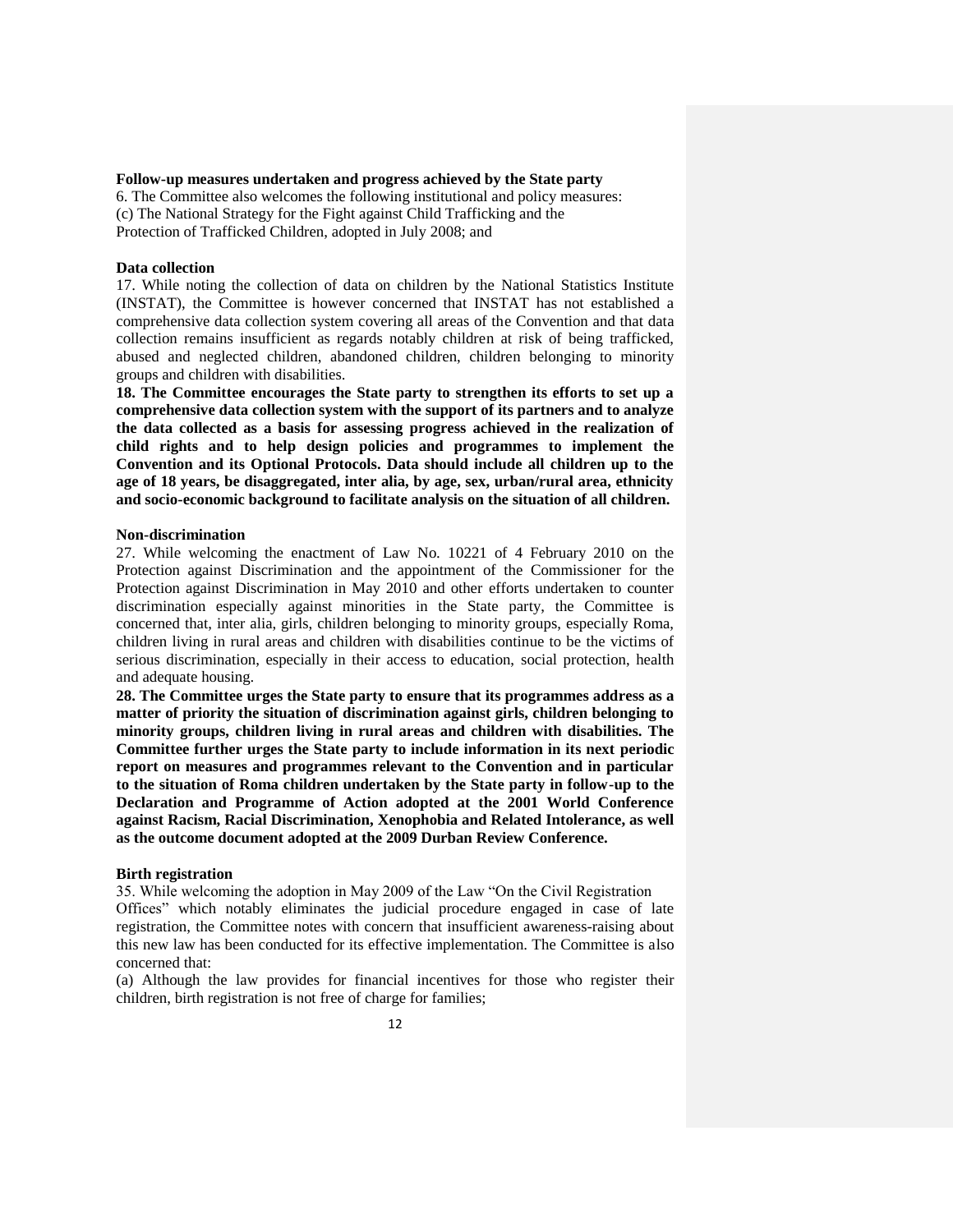(b) Registration of all children immediately after birth is still not ensured and that Roma and poor children, children born abroad, outside maternity homes and of early marriages are the ones most affected by the lack of birth registration; and

(c) Children without birth certificates might still be refused access to schools in spite of the measures taken to avoid such a situation.

**36. The Committee urges the State party to continue and strengthen, as a matter of priority, its efforts to establish a system ensuring the registration of all children born within its territory and that registration is free of charge. The Committee also urges the State party to take proactive measures targeting categories of children whose birth registration remains problematic. The State should also urgently issue clear instructions to all schools throughout the territory that all children, irrespective of their registration status should be enrolled into public schools and that failure to enroll these children might lead to administrative sanctions.**

### **Harmful practices**

47. The Committee, while noting that the minimum legal age of marriage is set at 18 years, expresses concern about the persistent practice of early and forced marriages, especially in the Roma community.

**48. The Committee recommends that the State party fully enforce the minimum legal age of marriage and take all the necessary measures to curb the harmful practice of early and forced marriage, including the development of sensitization programmes and campaigns involving community leaders, society at large and children themselves on the negative impact of early and forced marriages.**

# **Health and health services**

60. While welcoming the information provided by the State party during the dialogue on the national programme to reduce child malnutrition and the national awareness campaign launched in March 2012 on "The new and better ways of feeding babies and children in Albania", the Committee is concerned over the still high infant mortality rate largely resulting from malnutrition - which affects particularly children living in remote areas.

Furthermore, the Committee is concerned by:

(a) The high proportion of Roma children (almost half of them) that do not have a health card and therefore are deprived access to health services;

(b) Children's access to health care being subject to their mother's membership in the scheme of social insurance;

(c) The difficulty for children of rural and remote areas to access health care services;

(d) The pervasive practice of health workers and doctors asking for informal payments which prevents children from accessing health services;

(e) The fragmented organization of maternal and child health services and the lack of proper relations between those services and early childhood care institutions;

(f) The declining rate of exclusive breastfeeding; and

(g) The impact on children's health of air pollution especially in the capital Tirana, of contamination of drinking water with pesticides and bacteriological substances and of poor food quality.

**61. The Committee urges the State party to prioritize the allocation of financial and human resources to the health sector with a special emphasis on primary health care in order to ensure equal access to quality health services by all children,**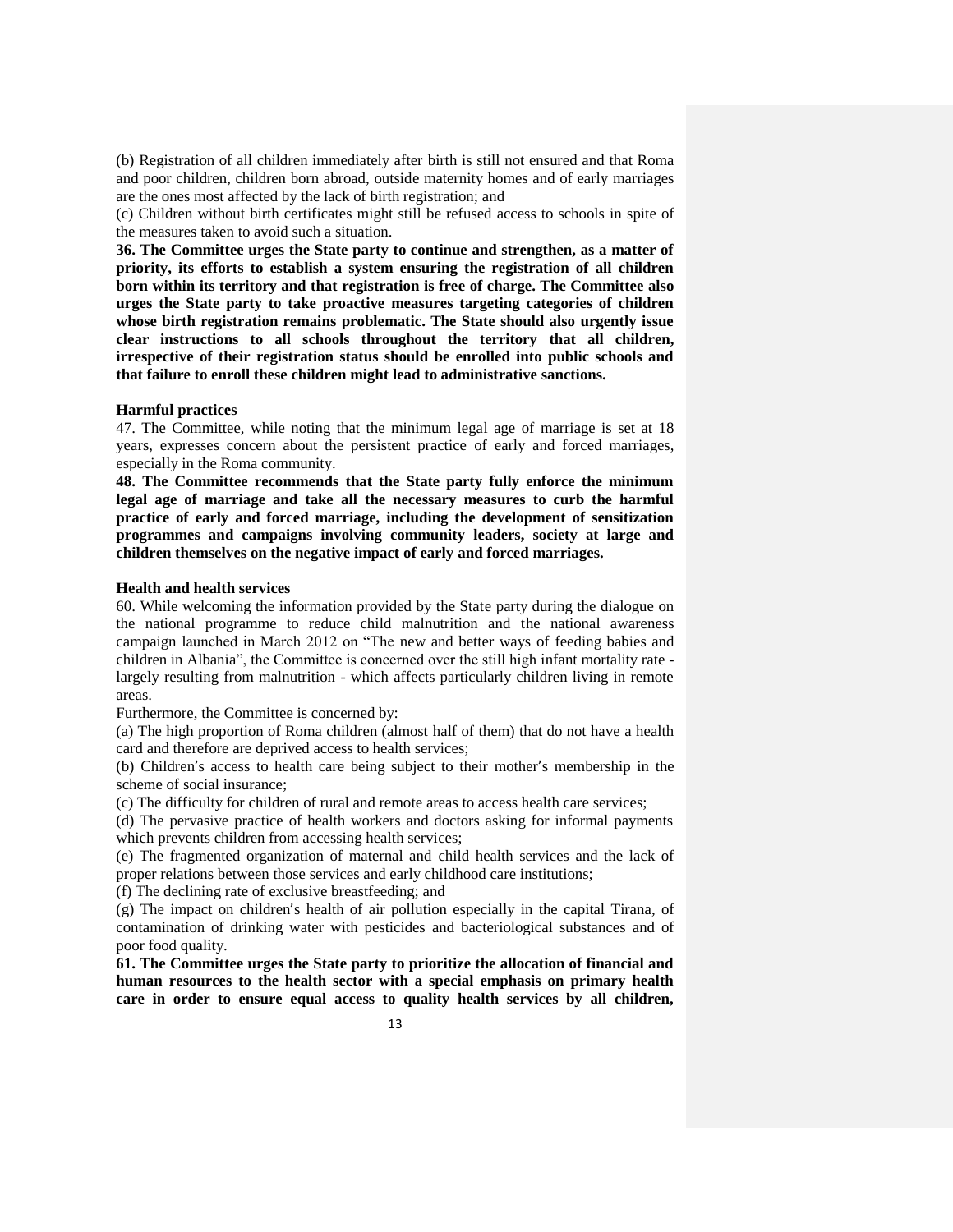**including children living in remote areas and Roma children. In particular, the Committee recommends that the State party:**

**(a) Strengthen its efforts to address child malnutrition, focusing primarily on the most disadvantaged categories of children and on nutrition education and access to quality food;**

**(b) Ensure that all Roma children are provided with a health card and have effective and unimpeded access to health services; membership in the social security schemes;** 

**(d) Take all necessary measures to counter the pervasive practice of health workers and doctors asking for informal payments;** 

**(e) Strengthen the link between maternal and child health services, including pediatric institutions and the collaboration of these services and the early childhood care institutions;** 

**(f) Strengthen its efforts to promote exclusive breastfeeding until 6 months of age by raising the awareness of health personnel and the public of the importance of exclusive breastfeeding; and**

**(g) Take all the necessary measures to address air pollution and contamination of drinking water.**

#### **Standard of living**

66. The Committee notes that poverty levels in the State party continue to be high and thus welcomes the creation of child protection offices in the communes and at district level and the commitment made by the State party to establish a functional child protection system to deal with issues of child poverty. The Committee is however concerned that social protection schemes do not focus specifically on children, are limited to small cash transfers and have failed to lift families, in particular Roma families and families with children with disabilities, out of poverty. The Committee is also concerned that two thirds of poor families are left without any economic aid.

**67. The Committee recommends that the State party reform its child protection system and undertake structural changes in order to address child poverty, including by ensuring priority access to services for all families and children at risk, paying particular attention to Roma families and families with children with disabilities. In that regard, the Committee recommends that the State party provide all families with child allowance as a universal benefit and that cash transfers to families living in poverty are complemented by measures to promote employment for women and children after completing education and provide skills training, housing, transport and other benefits. The Committee also recommends that the State party ensure that social workers are well trained, receive sufficient salaries and are clearly instructed to identify families and children at risk, to manage the social schemes effectively and to follow-up on their implementation and assess their impact.**

68. While welcoming the information provided by the State party during the dialogue that the forcibly removed Roma families from their settlement near the Tirana train station in February 2011 were finally provided with housing solutions, the Committee remains concerned about the precarious housing conditions that some of these families still remain.

**69. The Committee recommends that the State party address the housing conditions of all the affected Roma families and refrain in the future from forced evictions.**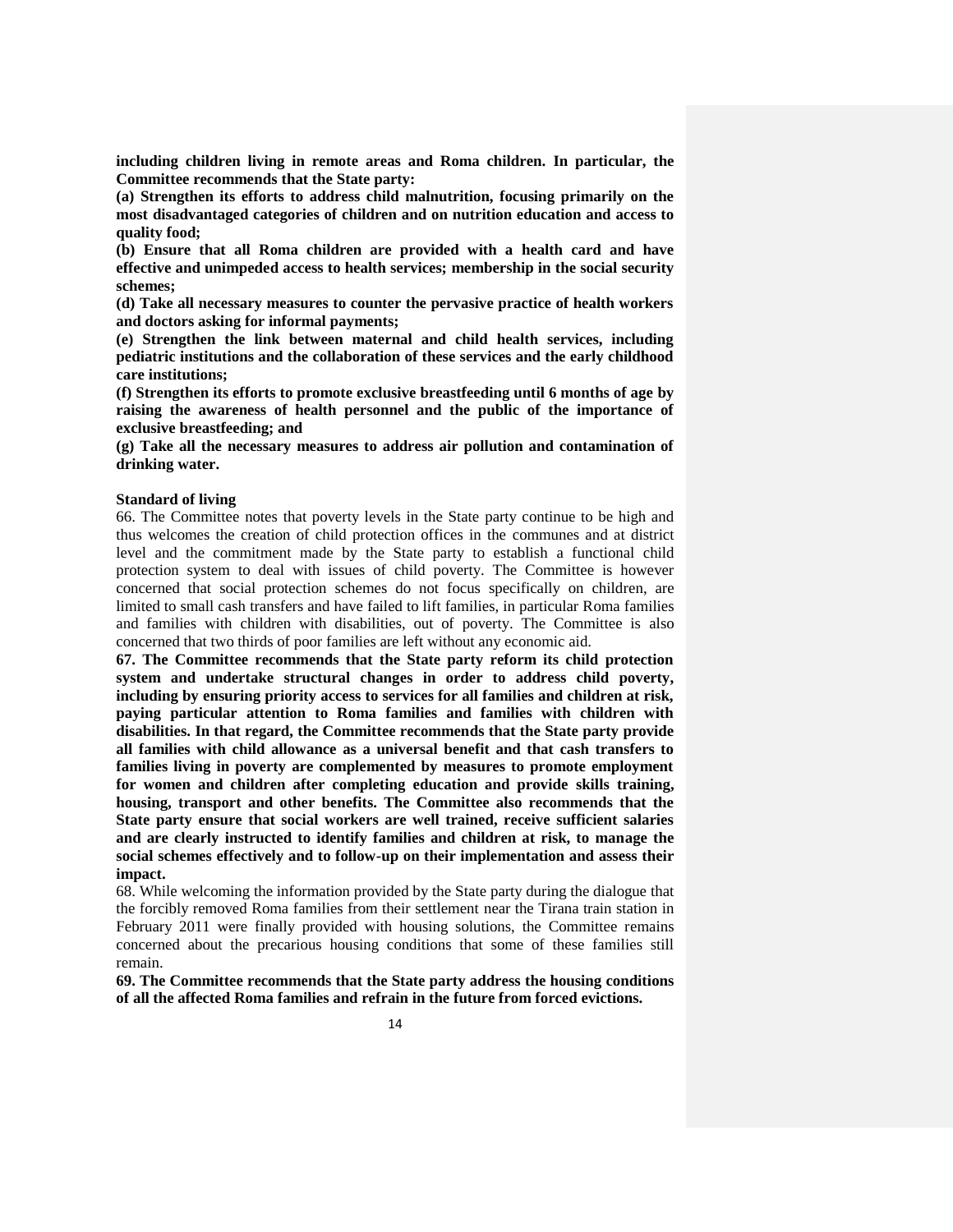### **Education, including vocational training and guidance**

70. While the Committee welcomes the introduction of the "Second Chance'' programme, it is concerned that only 3.2 per cent of the State party GDP was devoted to education in 2011, which is well below the minimum international standard and below the regional average. The Committee is particularly concerned about the dilapidated state of school buildings, the poor situation of hygiene and sanitation, the poor education services and learning conditions in rural areas. The Committee is also concerned that:

(a) Although compulsory education lasts until Grade 9, only primary school is free, and costs compromise the ability of parents to send their children, especially girls, to school;

(b) Despite efforts to provide transportation to schools, most schools are concentrated in the centre of the communes;

(c) There are barriers to accessing education for children lacking birth registration and identity documents including Roma children, children with disabilities, children from remote areas and children with HIV/AIDS;

(d) Although pregnant girls are allowed to continue education, they are in practice often encouraged to do distance learning;

(e) Only 10 per cent of all children between 1 and 3 years have access to preschool education and children from the Roma communities have even lower access, although enrolment in pre-school education would provide them with opportunities for early language skills, socialization with other children and preparation for primary school;

(f) The educational system continues to be seriously affected by corruption; and

(g) Contrary to the law, minority children and in particular Roma children, have limited possibility to be taught in their own language and to learn their history and culture within the framework of the national teaching curricula.

**71. In light of its general comment No. 1 (CRC/GC/2001/1), the Committee urges the State party to significantly increase its budgetary allocations to the education sector. The Committee also urges the State party to take all necessary measures to:**

**(a) Assess whether the "Second Chance**" **programme is effective and sustainable in attracting students who drop out of school to resume their education;**

**(b) Invest in teacher training and in the maintenance and renovation of the educational infrastructure, in particular in rural areas and to ensure that adequate facilities are available for quality education;**

**(c) Ensure that compulsory education is free throughout the years of compulsory schooling for all children, including with regard to textbooks and transportation to school for disadvantaged children and families living in rural areas;** 

**(d) Ensure effective access to education to children with disabilities children, children infected by HIV/AIDS, Roma children and pregnant girls;**

**(e) Ensure that Roma children, children with disabilities, children of single mothers and households classified as poor have priority access to comprehensive preschool programmes to facilitate early learning and socialization and ensure adequate funding for an effective implementation of policies which encourage their enrolment in pre-school education;**

**(f) Prosecute perpetrators of corruption in schools; and**

**(g) Train educators and develop curricula, textbooks and other aids in order to provide minority-language education, particularly for Roma children and develop curricula units for children at school level, including in relation to Roma history and culture, in order to promote understanding, tolerance and respect for the rights**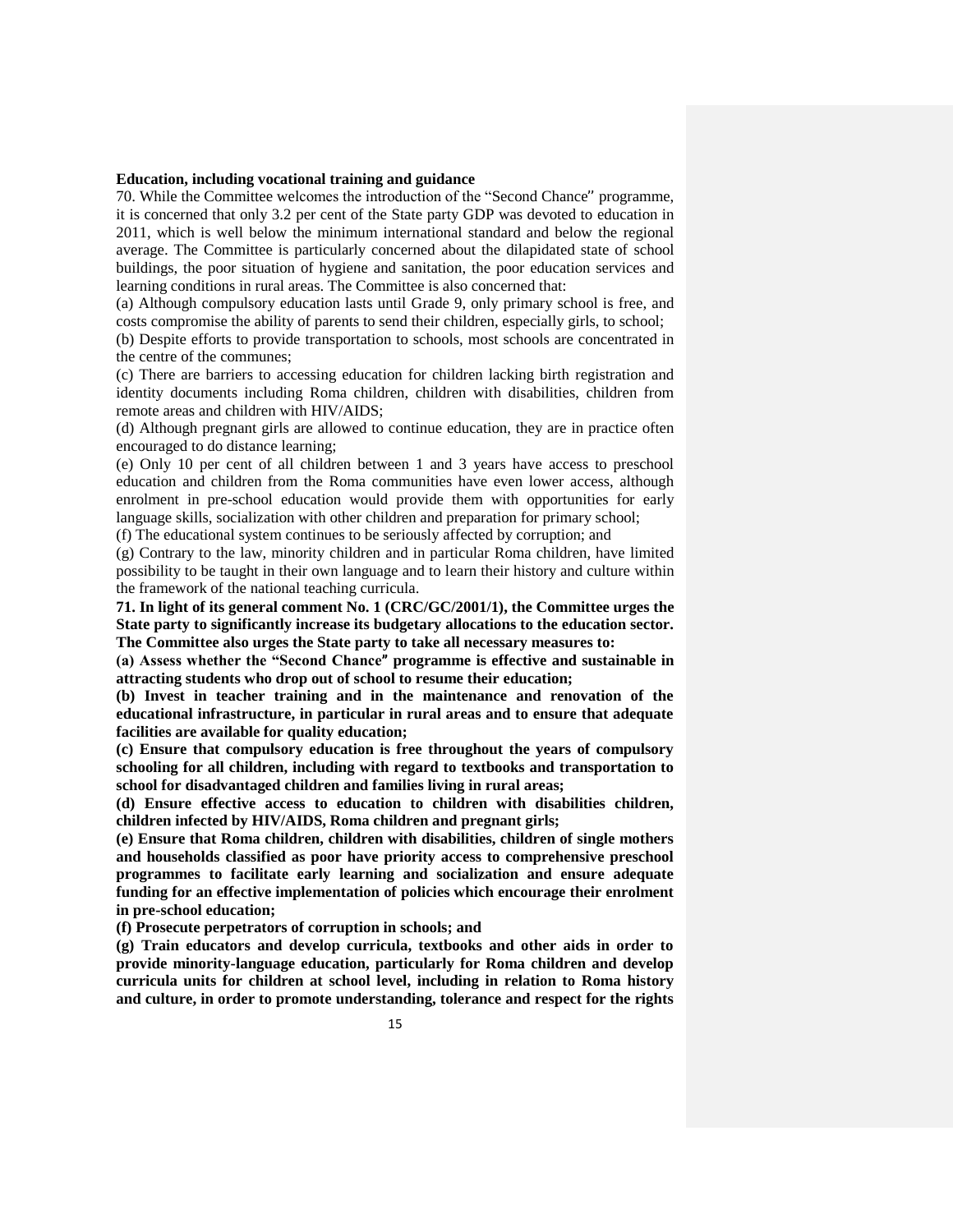# **of Roma in Albanian society and consider ratifying the European Charter for Regional and Minority Languages.**

# **Asylum-seeking and refugee children**

72. The Committee expresses concern that children migrating to Albania, including unaccompanied children are generally considered as irregular migrants, detained in the National Detention Centre for Irregular Migrants in Karec and deported back without having had access to legal procedures to determine their best interests, or to specialized services and assistance of a legal guardian. The Committee is further concerned that asylum-seeking and refugee children with no proof of educational background may not have access to education.

**73. The Committee recommends that the State party ensure that children are properly identified and registered during pre-screening procedures at border points and no longer detained and that best interests determination procedures are initiated to define how to best address the child**'**s immediate and long term needs. This should include the appointment of legal custodians as well as provision of comprehensive information to minors on their return prospects. The Committee encourages the State Party to ensure that the Border Police do not detain unaccompanied minors and in this regard to seek technical assistance from the Office of the United Nations High Commissioner for Refugees (UNHCR). It also urges the State party to ensure that asylum-seeking and refugee children have access to education. It further recommends that the State party takes into account its general comment No.6 (CRC/GC/2005/6) and to consider ratifying the 1954 Convention relating to the Status of Stateless Persons and the 1961 Convention on the Reduction of Statelessness.** 

# **Children in situations of migration**

74. The Committee expresses concern about the physical, psychological and social impact that massive labour migrations have on the rights and wellbeing of children and the preservation of the family unit.

**75. The Committee recommends that the State party study the impact of migration on children as previously recommended by the Committee on Migrant Workers (CMW/C/ALB/CO/1 para.37, 2010) and to provide children with all the necessary social services for them to fully enjoy their rights under the Convention.** 

### **Children belonging to minority groups**

76. The Committee notes with concern the weak implementation of the various programmes and strategies for Roma due mainly to inadequate allocation of resources and the insufficient coordination between institutions involved at central and local levels. The Committee is also concerned that Egyptians are not recognised as a minority in the State party and that Egyptian children therefore might not be entitled to the special protection measures for vulnerable groups of children.

**77. The Committee urges the State party to further strengthen and implement its various programmes and strategies for Roma children, in particular by further allocating human and financial resources. The Committee also recommends that the State party amend its National Strategy to Improve Living Conditions of the Roma Minority and take active measures specifically aiming at preventing and combating discrimination and marginalization of Roma children. The Committee further**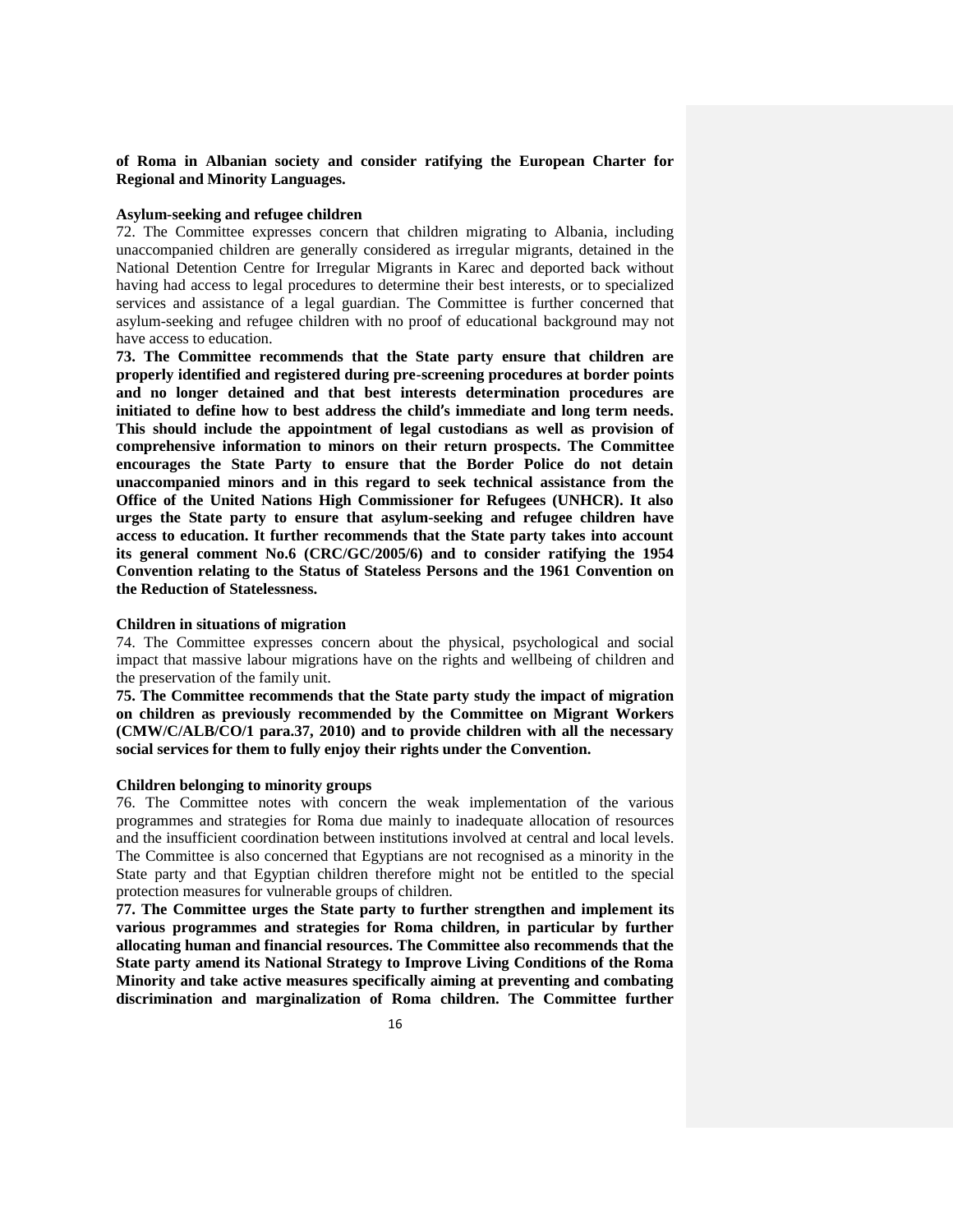**recommends that the State party recognises the Egyptian minority, in order to guarantee special protection measures that their children are entitled to.**

# **Sale, trafficking and abduction**

82. The Committee welcomes the various measures undertaken in order to combat trafficking of children, including the adoption of the National Action Plan for the Struggle against Trafficking of Children and for the Protection of Children Victims of Trafficking (2011-2013), the incorporation in the curricula of high schools of awarenessraising programs about the danger of being trafficked and the establishment of a database for the victims of trafficking. However, the Committee is seriously concerned that the State party continues to be a source country for children subjected to sex trafficking and forced labour, including forced begging within the State party and abroad. The Committee is further concerned that:

(a) Roma and Egyptian minority children are over represented among children victims of trafficking;

(b) The involvement of police and government officials in trafficking cases and the corruption within the judiciary hamper the overall anti-trafficking law enforcement;

(c) Efficient mechanisms to protect witnesses and victims of trafficking have not been set up; and

(d) The State does not financially support non-governmental organizations providing trafficking victims with shelter, care and assistance.

**83. The Committee urges the State party to take vigorous measures to end the trafficking of children within the State party and abroad. To this aim, the Committee urges the State party to:**

**(a) Ensure that the National Action Plan for the Struggle against Trafficking of Children and for the Protection of Children Victims of Trafficking (2011-2013) addresses prevention measures targeting in particular children from Roma and Egyptian minorities;**

**(b) Take active measures to bring to justice police and government officials involved in trafficking cases;**

**(c) Establish a mechanism to protect victims and witnesses of trafficking;** 

**(d) Provide children victims of trafficking with shelter, psycho-social support and assistance for reintegration and consider supporting civil society organizations which already do so; and**

**(e) Ensure that thorough investigations and robust prosecutions of persons committing these offences are carried out and that sufficiently effective and dissuasive sanctions are imposed in practice as recommended by the ILO Committee of Experts on the Application of Conventions and Recommendations (Observation, 2010).**

**Committee on the Rights of the Child: Optional Protocol to the Convention on the Rights of the Child on the sale of children, child prostitution and child pornography** CRC/C/OPSC/ALB/CO/1, 61<sup>st</sup> Session

5 October 2012

#### **Positive aspects**

4. The Committee notes with appreciation the State party's accession to or ratification of: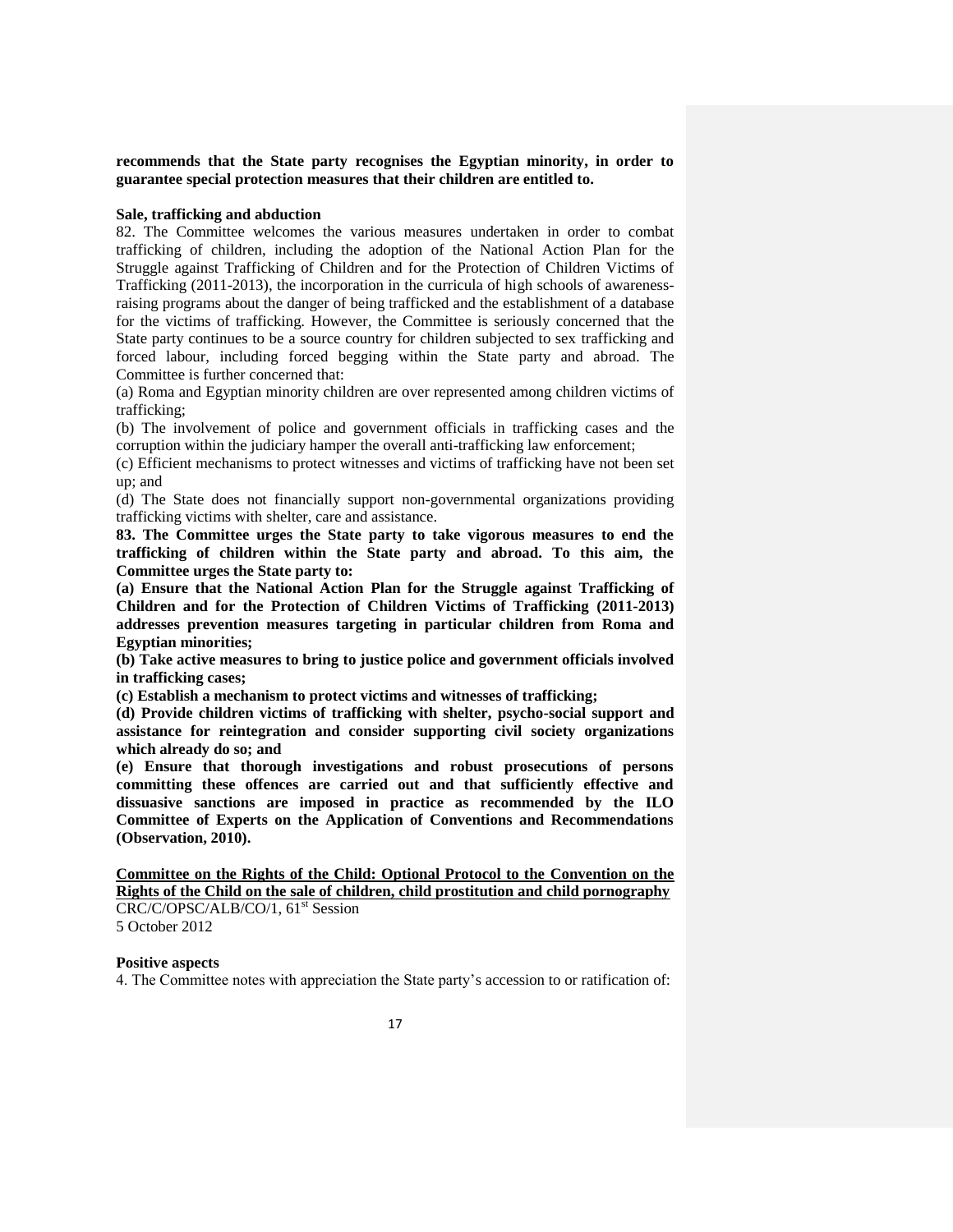(a) The Optional Protocol to the Convention on the Rights of the Child on the involvement of children in armed conflict, in December 2008;

(d) The Council of Europe Convention on Action against Trafficking in Human Beings, in February 2007;

(g) The Protocol to Prevent, Suppress and Punish Trafficking in Persons, especially Women and Children, supplementing the United Nations Convention against Transnational Organized Crime, in August 2002;

5. The Committee notes the adoption of the following institutional and policy measures related to the implementation of the Optional Protocol:

(a) The establishment of the Anti-Trafficking Unit, attached to the National Coordinator's Office in the Ministry of Interior, in December 2005;

(b) The National Action Plan on the fight against trafficking in human beings, and its supplementing document the National Action Plan on the fight against trafficking in children and protection of children, victims of trafficking 2011-2013, in February 2011; and

(c) The signature of the bilateral agreement with Greece "On the protection and assistance for the children who are victims of trafficking", in February 2006.

### **Data Collection**

6. While noting that since 2008, data on trafficking in human beings has been collected by the State party, the Committee regrets that data is available only on cases of trafficking and that an integrated and centralized system of data collection on sale of children, child prostitution and child pornography and on children in general does not exist.

**7. The Committee recommends the State party to establish a consolidated system for systematic data collection, in order to effectively analyse, monitor and assess the impact of laws, policies and programmes on all the areas covered by the Optional Protocol. This would include data on both perpetrators and victims of sale of children, child prostitution and child pornography. Data should be disaggregated, inter alia, by the nature of the offence and by age, sex, urban/rural area, ethnic and socio-economic background and by paying particular attention to children who are especially vulnerable to becoming victims of the offences covered by the Optional Protocol. The Committee also recommends that the State party establish a system of common indicators when collecting data for the various states and territories.**

### **Legislation**

8. While welcoming efforts to integrate various provisions of the Optional Protocol into the legislation of the State party, the Committee is concerned that such efforts have focused almost exclusively on trafficking and prostitution. The Committee is further concerned that existing legislation does not explicitly address all offences covered under the Optional Protocol, and that the definition of sale of children in State party legislation is not inconformity with the Optional Protocol.

**9. The Committee requests the State party to take all necessary measures to fully incorporate the Optional Protocol in its domestic legal system. The Committee recommends that the State party amend the definition of sale of children in national legislation, which is similar to but not identical to trafficking in persons, in order to adequately implement the provision on sale contained in the Optional Protocol.**

**National Action Plan**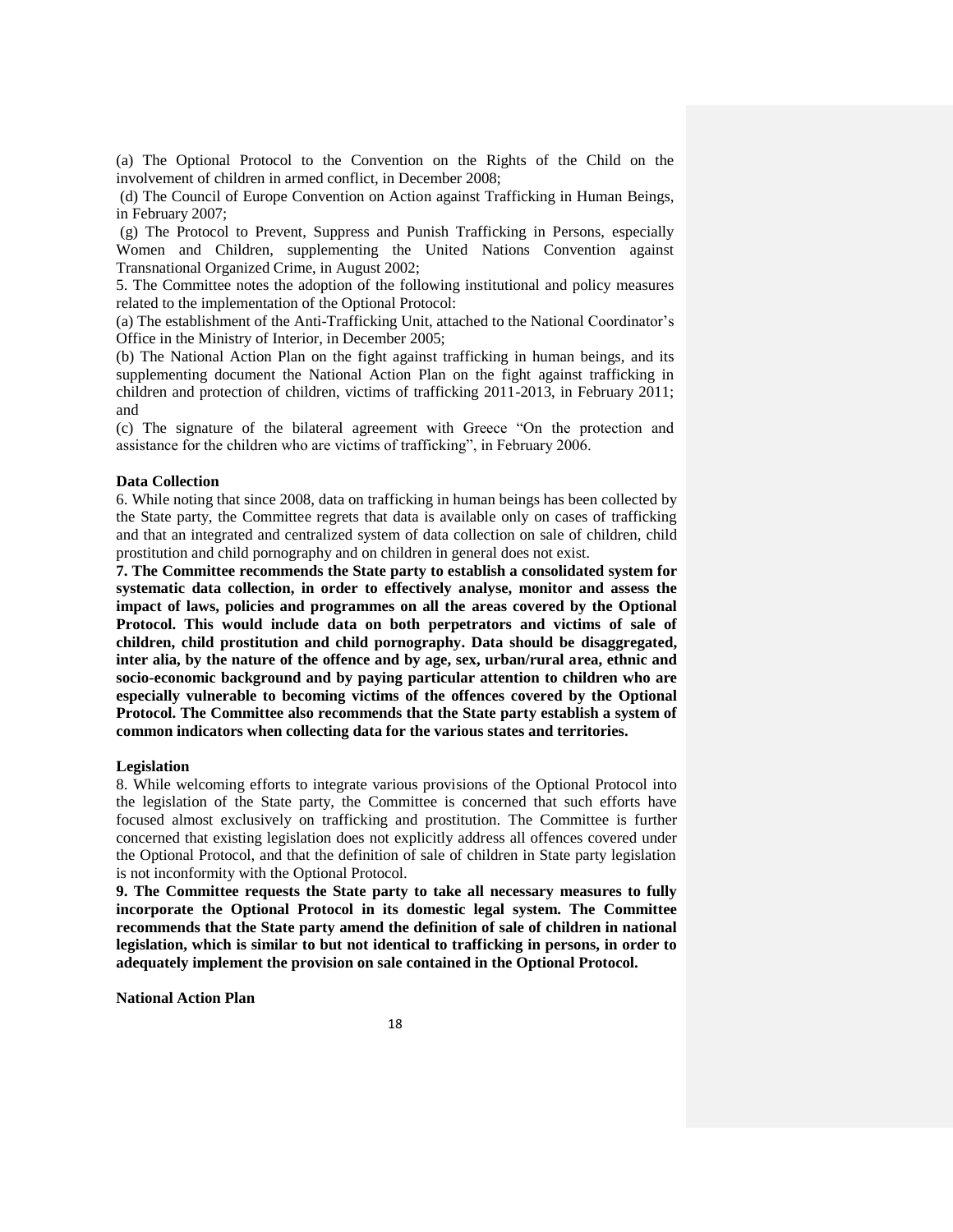10. While noting the National Action Plan on the fight against trafficking in human beings, and its supplementing document the National Action Plan on the fight against trafficking in children and protection of children, victims of trafficking 2011-2013 as well as other national strategies with regard to trafficking, the Committee is concerned that this Action Plan and the national strategies do not cover all the provisions of the Optional Protocol. The Committee is further concerned about the lack of adequate resources devoted to their implementation, the unclear division of responsibilities among governmental bodies and mechanisms to make the Action Plan and the national strategies effective; and the limited measures taken to monitor their impact.

**11. With reference to its concluding observations under the Convention (CRC/C/ALB/2-4) paragraphs 11 and 12, the Committee recommends that the State party adopt a comprehensive programme of action targeting specifically all issues covered under the Optional Protocol in its Action Plan for Children 2012-2015 and provide adequate human, technical and financial resources for its implementation. In doing, so the Committee recommends that the State party take into account the evaluation and review of projects under the existing Action Plan and national strategies on trafficking. Furthermore, the Committee recommends the State party to ensure the effective implementation of all provisions of the Optional Protocol taking into account the Declaration and Agenda for Action and the Global Commitment adopted at the First, Second and Third World Congresses against Sexual Exploitation of Children held in Stockholm, Yokohama and Rio de Janeiro in 1996, 2001 and 2008 respectively.**

#### **Dissemination and awareness-raising**

13. While noting as positive the importance accorded by the State party to dissemination and awareness-raising about trafficking in human beings, the Committee is concerned that the Optional Protocol has not been sufficiently promoted and disseminated. The Committee is concerned that children who are particularly at risk of becoming victims of sale, child prostitution and child pornography, and notably, children of minority groups and children in street situations, as well as their parents do not have adequate knowledge of strategies to protect children from these violations.

# **14. The Committee recommends that the State party:**

**(a) Make the provisions of the Optional Protocol widely known to the public, particularly to children and their families, through, inter alia, developing and implementing long-term awareness-raising programmes, and including the provisions of the Optional Protocol into school curricula at all levels of the education system using appropriate material created specifically for children; and**

**(b) In cooperation with civil society and media and in line with article 9, paragraph 2, of the Optional Protocol, intensify and promote awareness raising among the public at large, including children, through information by all appropriate means, about the harmful effects of all the offences referred to in the Optional Protocol and encourage the participation of the community and, in particular, children and child victims of both sexes, in such awareness raising and information and education programmes.**

**Training**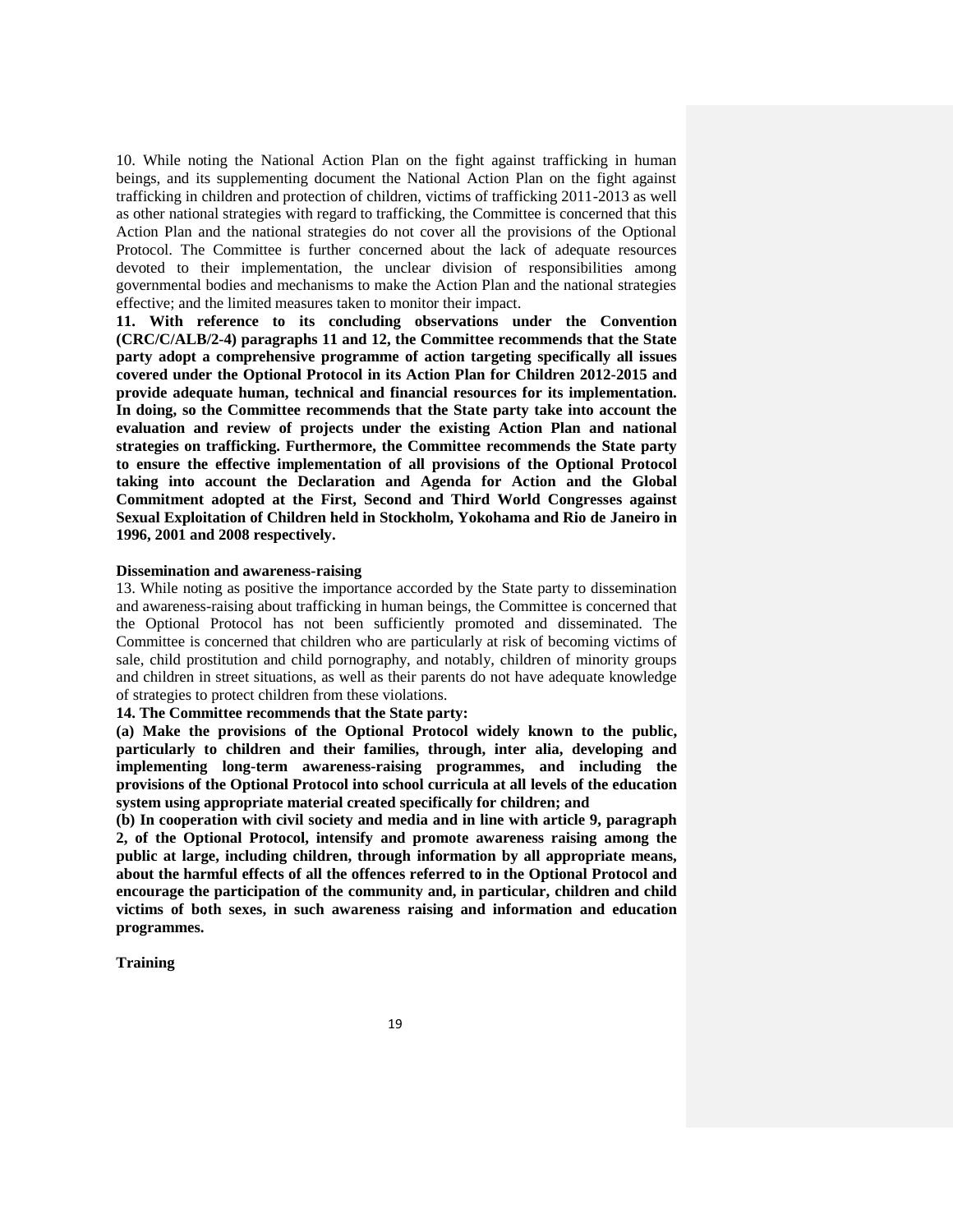15. While noting that training activities on combating human trafficking are carried out for some professionals, the Committee regrets that these are not systematic and do not include all areas covered by the Optional Protocol, including the sale of children.

**16. The Committee recommends that the State party strengthen training activities focused on the rights of children in all areas covered by the Optional Protocol for all relevant professionals working with and for children, including judges, public prosecutors, police officers, medical staff, social welfare officers, media and other groups of professionals concerned.**

### **Allocation of Resources**

17. While noting that resources have been allocated for the fight against trafficking in human beings, the Committee is concerned about the absence of allocation of human, technical and financial resources specifically for the implementation of the Optional Protocol.

**18. The Committee urges the State party to ensure that sufficient resources are allocated for the implementation of all areas covered by the Optional Protocol, by providing, in particular, the necessary human, technical and financial resources for the development and implementation of programmes aimed at the prevention, protection, physical and psychological rehabilitation and social reintegration of victims, as well as the investigation and prosecution of the offences covered by the Optional Protocol.**

### **Prosecution**

29. While noting the efforts undertaken by the State party to prosecute individuals for trafficking offences involving children, the Committee is concerned at the low number of convictions that result from such prosecutions. The Committee is also concerned about the lack of information provided concerning reported cases of offences covered under the Protocol, including information on the investigation, prosecution and punishment of perpetrators.

**30. The Committee urges the State party to ensure that all crimes under the Optional Protocol are investigated and that perpetrators of such acts are effectively prosecuted and duly sanctioned if found guilty. The Committee urges the State party to provide specific information on investigations, prosecutions and punishments of perpetrators of these offences under the Optional Protocol in its next periodic report.**

### **Recovery and reintegration of victims**

39. The Committee welcomes the Law No. 10192 of 3 December 2009 "On the prevention and striking of organized crime and trafficking through preventative measures against the property" that establishes a Special Fund designated for social purposes, including rehabilitation and integration of victims of trafficking. However, the Committee is seriously concerned that:

(a) Children who have experienced commercial sexual exploitation are unable to break the cycle of abuse and are often turning into recruiters or pimps for exploiting younger children; and trafficking through organized crime and do not adequately take into account the needs of victims of sale of children, child prostitution and pornography offences under the Optional Protocol.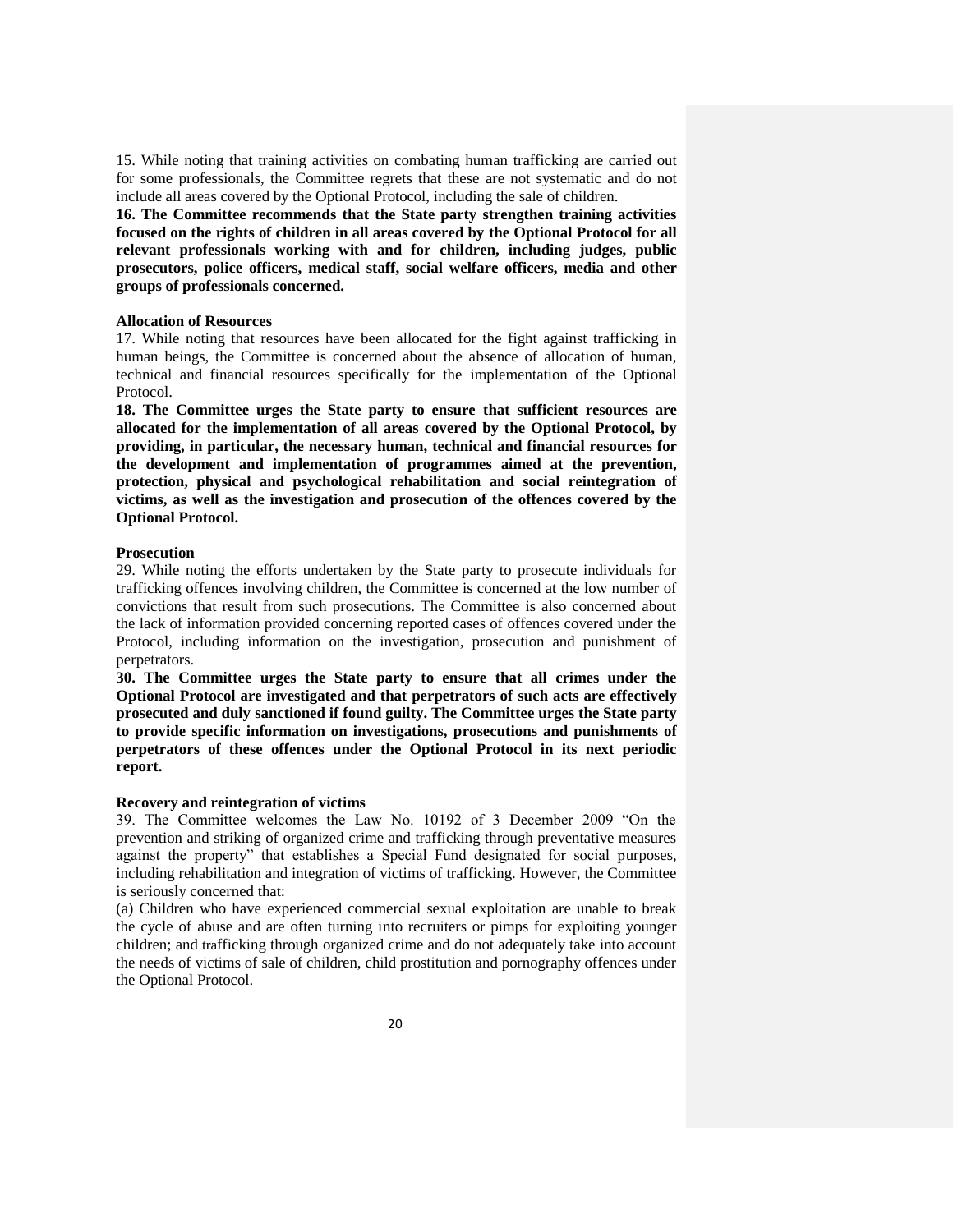**40. The Committee urges the State party to take all appropriate measures for the physical and psychological recovery and social reintegration of child victims of all offences under the Optional Protocol, and ensure that those measures take place in an environment that fosters the self-respect and dignity of the child. It further recommends that child victims provided with appropriate support, including educational and vocational assistance, to help break the cycle of abuse.**

### **Committee on the Rights of the Child: Optional Protocol to the Convention on the Rights of the Child on the involvement of children in armed conflict**

CRC/C/OPAC/ALB/CO/1, 61<sup>st</sup> Session 5 October 2012

## **Measures adopted to protect the rights of child victims**

19. The Committee regrets the lack of information regarding measures taken to identify children, including refugee and asylum-seeking children, who may have been recruited or used in hostilities abroad, as well as inadequate measures taken for their physical and psychological recovery and social reintegration.

**20. The Committee encourages the State party to take all measures to identify children who may have been recruited or used in hostilities abroad, and take the necessary measures for their physical and psychological recovery and social reintegration. Such measures should include careful assessment of the situation of these children, reinforcement of the legal advisory services available for them and the provision of immediate, culturally responsive, child-sensitive and multidisciplinary assistance.**

# **Committee on the Elimination of Racial Discrimination**

CERD/C/ALB/CO/5-8,  $79<sup>th</sup>$  Session 2 September 2011

### **Positive Aspects**

4. The Committee notes with interest the following legislative and other measures taken by the State party:

(c) The "Action Plan of the Decade of Roma Inclusion", adopted in 2009.

### **Domestic law and minorities**

7. The Committee reiterates its concern about the distinction in domestic law between national minorities (Greek, Macedonian and Serbian-Montenegrin minorities) and linguistic minorities (Roma and Aromanians). While noting the statement by the State party that this distinction does not have any effect on the rights enjoyed by persons belonging to such minorities, the Committee is concerned, nevertheless, that the justification of the distinction may be incompatible with principle of non-discrimination.  $(art.2)$ 

**7. The Committee reiterates its recommendation that the State party reconsider the criteria on the basis of which the distinction between national minorities and linguistic minorities is based, in consultation with the groups concerned, and ensure that there is no discrimination in terms of protection or enjoyment of rights or benefits, either across groups or across territory.**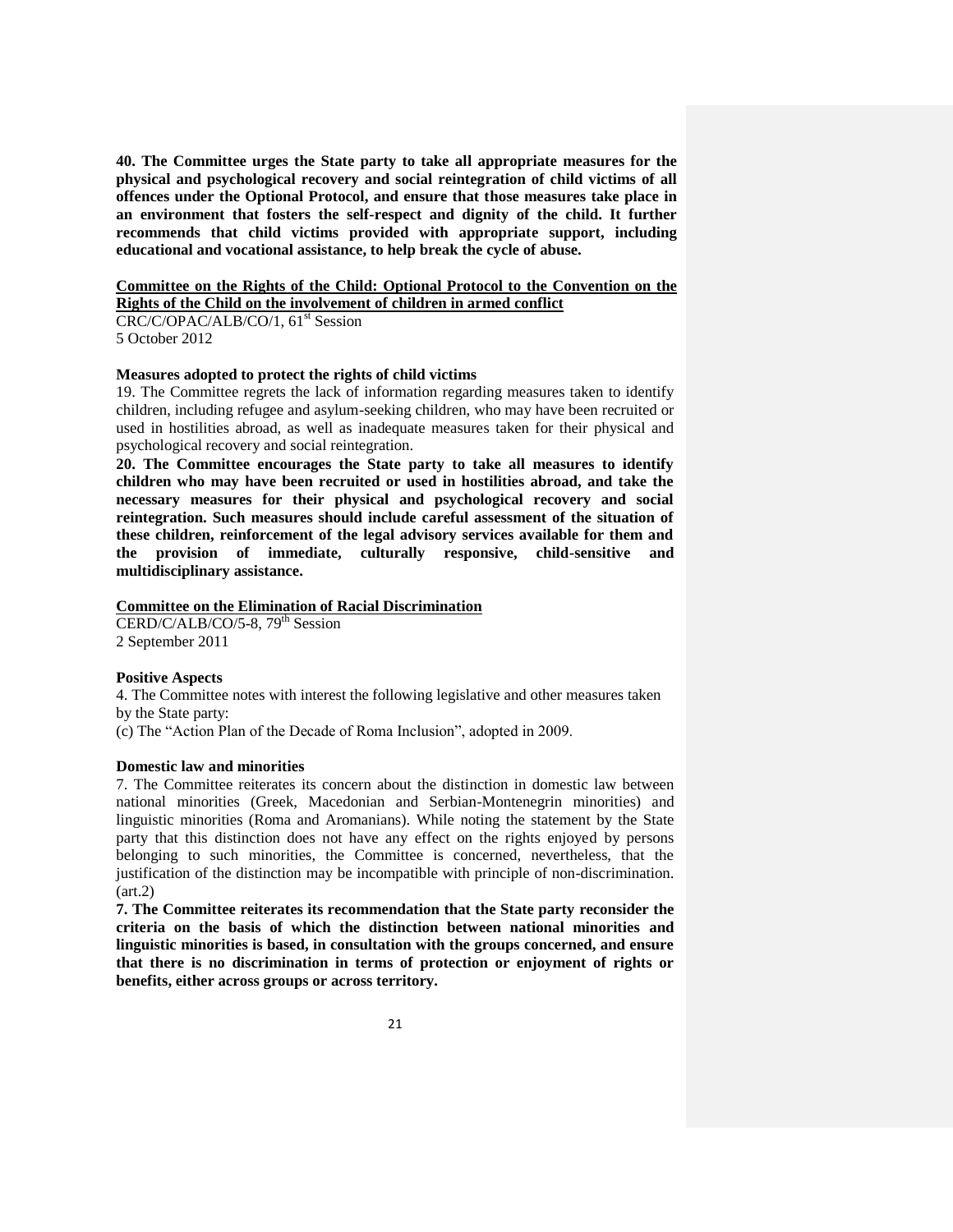## **Roma children and education**

8. While acknowledging the use by the State party of special measures to advance the enjoyment of rights by persons belonging to minority groups in specific areas, especially with regard to the promotion of access to education by Roma children, the Committee is concerned about the absence of a clear position by the State party on the application of special measures for the advancement of the rights of minorities and other disadvantaged groups. (art.1 and 2)

**8. The Committee, recalling its General Recommendation No.32 (2009) on the meaning and scope of special measures in the International Convention on the Elimination of Racial Discrimination, recommends that the State party adopt clear principles regarding the use of special measures to advance the enjoyment without discrimination of the rights of individuals belonging to minorities, and that when adopting and implementing such measures, the targeted groups are appropriately consulted.**

# **Antidiscrimination policies**

11. The Committee, while welcoming the adoption of a wide range of strategies and policies to improve the situation of the Roma minority, notes that the effectiveness and impact of these measures have not been sufficiently assessed. The Committee notes with interest the statement of the State party that both the National Strategy for Roma and the Action Plan of the Decade of Roma Inclusion are in the process of being evaluated.  $(art.5)$ 

**11. The Committee, recalling the General Recommendation No.27 (2000) on nondiscrimination of Roma, urges the State party to fully implement all antidiscrimination policies that have been adopted with regard to the Roma minority in access to education, housing, employment, health and other social services, and in access to public places, to closely monitor and evaluate progress in implementation of these policies at national and local levels, and to make an assessment of the impact of the measures already implemented in its next periodic report.** 

#### **Aromanians**

12. The Committee is concerned about the situation of Aromanians with regard to the enjoyment of rights without any discrimination.

**12. The Committee recommends that the State party address the situation of persons belonging to the Aromanians minorities with regard to their rights to freedom of opinion, of expression, to education and to have access to public services without any discrimination.**

### **Birth registration**

14. While welcoming the information provided by the State party regarding the measures being taken to address the situation of unregistered Roma, the Committee is concerned about the difficulties that many Roma still experience in obtaining personal documents, including birth certificates and identification cards. (Art. 5)

**14. The Committee recommends that the State party take immediate steps to ensure that all Roma have access to personal documents that are necessary for them to enjoy, inter alia, their economic, social and cultural rights, such as employment, housing, health care, social security and education.**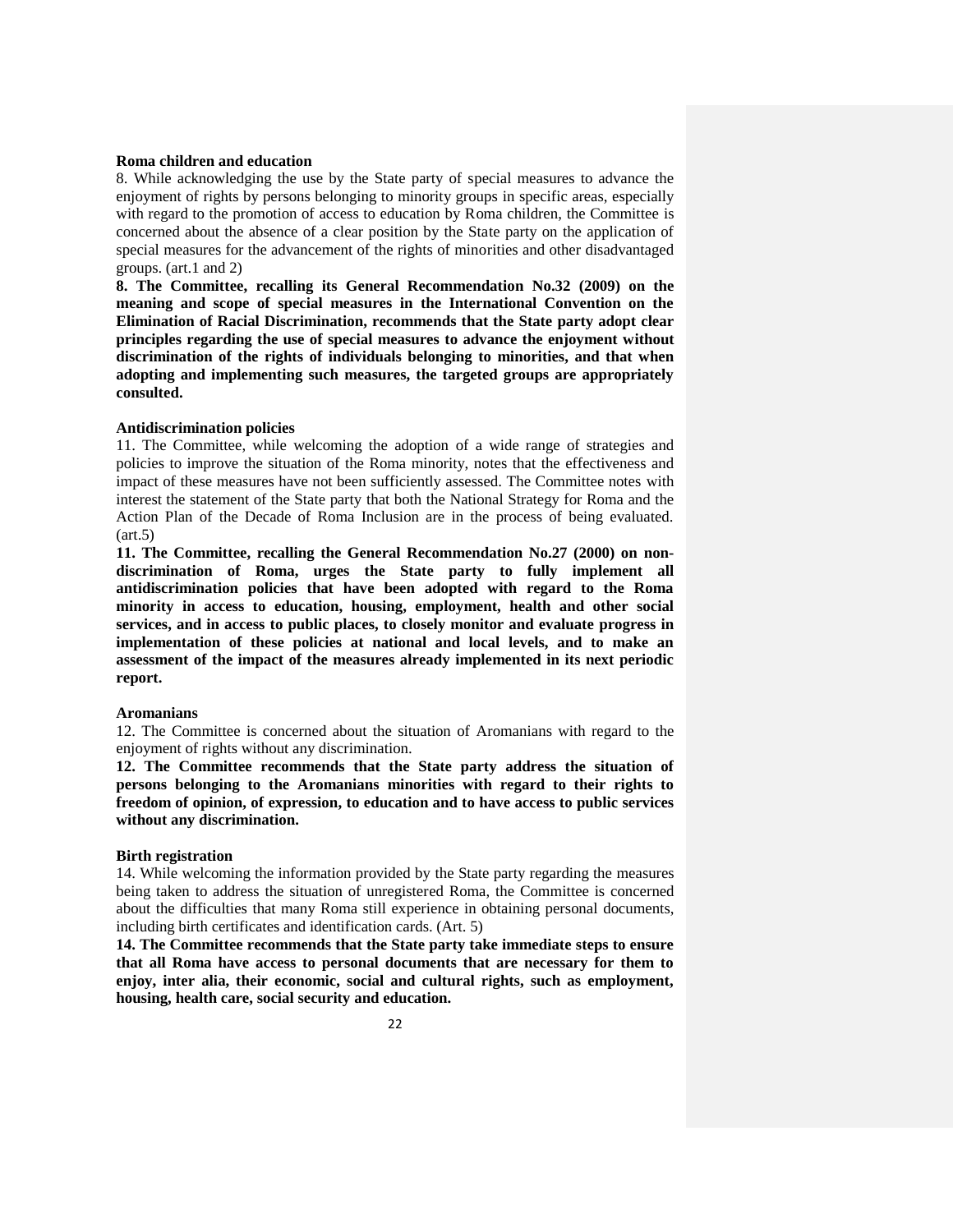### **Roma youth**

15. The Committee reiterates its concern about allegations that members of the Roma minority, especially the young, face ethnic profiling and are subjected to ill-treatment and improper use of force by police officers. It regrets the absence of specific information in this regard by the State party. (art.5)

**15. The Committee reiterates its recommendation that the State party take measures to halt such practices and to increase law enforcement officials' sensitivity to human rights and training in matters involving racial discrimination.** 

#### **Right to education**

16. While commending the efforts undertaken by the State party in the area of education for minorities, including the provision of education in their languages and courses on their native languages, the Committee regrets that effective enjoyment of the right to education is not guaranteed for all children from minorities and other vulnerable groups, many of whom do not have access to education in their own language. (art.5)

**16. The Committee encourages the State party to step up its efforts to ensure effective access to education of children belonging to minority groups. The Committee also requests the State party to provide detailed information in its next periodic report, including disaggregated statistics, on enrolment in primary, secondary and higher education of members of minorities and other vulnerable groups.**

### **Committee on the Protection of the Rights of All Migrant Workers and Members of Their Families**

CMW/C/ALB/CO/1, 13<sup>th</sup> Session 10 December 2010

### **Positive aspects**

5. The Committee notes with appreciation that Albania piloted at its border points a unique pre-screening procedure, for migrants in an irregular situation, asylum-seekers, unaccompanied minors and victims of trafficking entering Albania. This procedure has been in place since 2004 and aims to improve the treatment of irregular migrants.

6. The Committee welcomes the efforts undertaken by the State Party to promote and protect the rights of Albania's migrant workers abroad, including:

(a) The National Strategy on Migration and National Action Plan on Migration;

(b) The Government Information and Communication Policy addressed to the

Albanian Migrant Community abroad; and

(c) The establishment of Migrant Service Centres in all Regional Employment Offices.

7. The Committee also welcomes the binational institutional dialogue to pursue/renew labour agreements/protocols of implementation with Greece and Italy.

8. The Committee further welcomes the ratification of the following instruments:

(a) The Optional protocol to the Convention on the Rights of the Child on the sale of children, child prostitution and child pornography, in 2008;

(b) International Labour Organization (ILO) Conventions No. 97 on Migration for Employment (1949), in 2005; No.143 on Migrations in Abusive Conditions and the Promotion of Equality of Opportunity and Treatment of Migrant Workers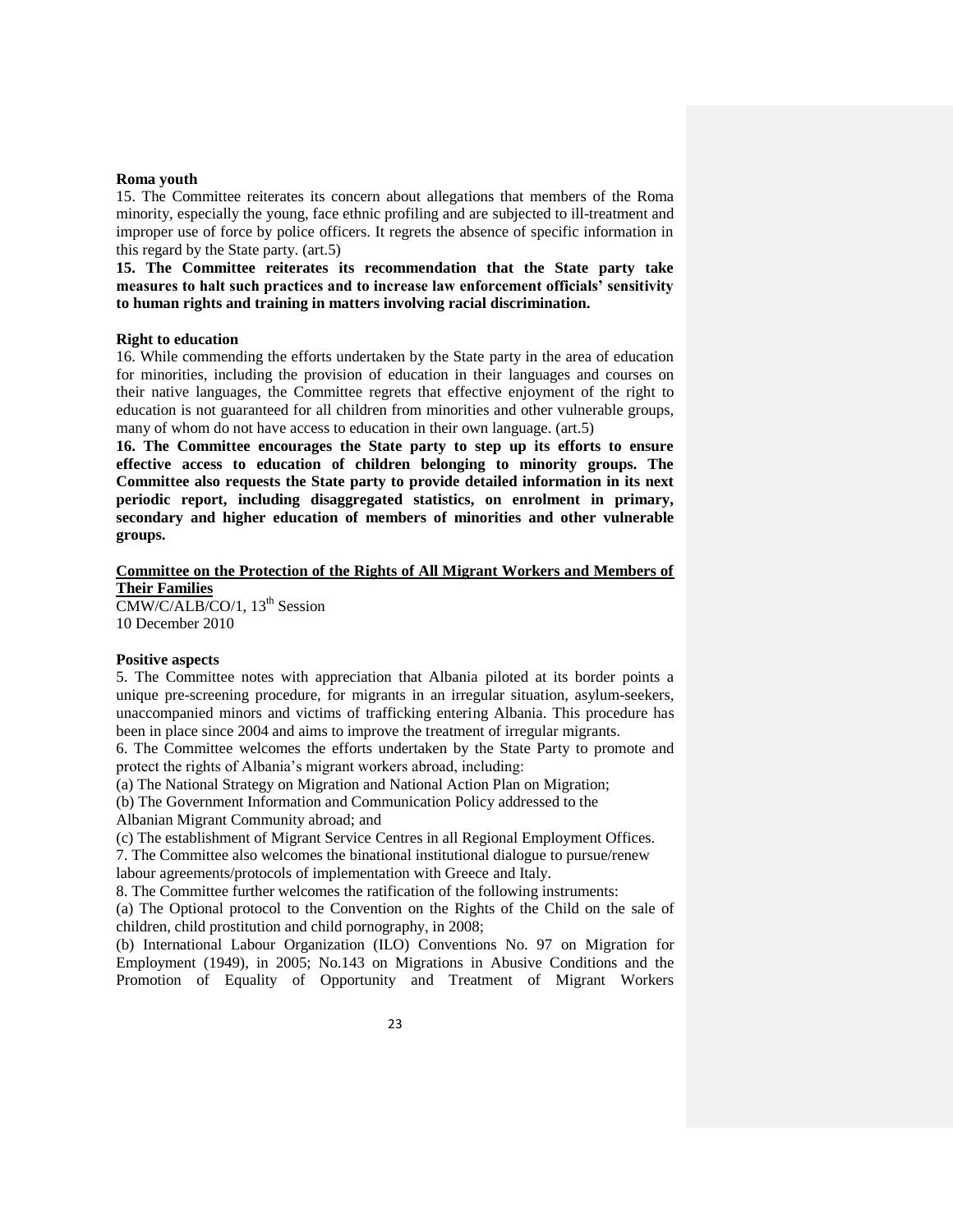(Supplementary Provisions), in 2006; No. 182 concerning the Prohibition and Immediate Action for the Elimination of the Worst Forms of Child Labour (1999), in 2001;

(c) The Protocol to Prevent, Suppress and Punish Trafficking in Persons,

Especially Women and Children, and the Protocol against the Smuggling of Migrants By Land, Sea and Air, supplementing the United Nations Convention against Transnational Organized Crime, in 2002.

## **Expulsion**

23. The Committee takes note of information that migrant workers and members of their families are entitled to lodge an appeal against an expulsion order with an administrative body – the Border and Migration Department in the Police Directorate General - and, if they do not agree with this decision, have the possibility to address the first instance court.

**24. The State party is invited to ensure that, pending such appeal, the person concerned shall have the right to seek a stay of the expulsion.**

### **Residence permit**

25. The Committee notes that the law does not provide for a renewal of the residence permit to members of the family of a migrant worker in case of divorce or in case of death of the migrant worker.

**26. The State party is invited to ensure that the rights of the families of the deceased or divorced migrant worker are guaranteed in conformity with article 50 of the Convention.**

# **Trafficking**

39. The Committee take note of the National Strategy adopted by Albania on combating trafficking in human beings and its National Action Plan, as well as the Cooperation Agreement to establish a national Referral Mechanism for the enhanced identification of and assistance to victims of human trafficking. However, it notes with deep concern that the State party has emerged as a country of origin, as well as a transit country, for persons trafficked for the purposes of sexual exploitation and forced labour, including women and children.

40. The Committee is equally concerned at information according to which police personnel and Government agents would be involved in the trafficking, and by the absence of efficient mechanisms to protect witnesses and victims.

41. The Committee, while acknowledging the adoption of the National Strategy and Plan of Action for the Fight Against Child Trafficking and the Protection of Child Victims of Trafficking, notes that children who fall victim to trafficking for labour exploitation remain a concern in the State Party.20 The Committee is particularly concerned at the fact that, until 2004, about 4,000 children had migrated unaccompanied by their parents. **42. The Committee recommends that the State party:** 

**(a) Evaluate the phenomenon of trafficking in persons and compile systematic disaggregated data with a view to better combating trafficking in persons, especially** 

**of women and children, and bringing perpetrators to justice; (b) Allocate sufficient financial and human resources to implement national** 

**strategies to combat trafficking, including child trafficking;**

**(c) Apply measures, at the national and international levels, to dismantle trafficking networks;**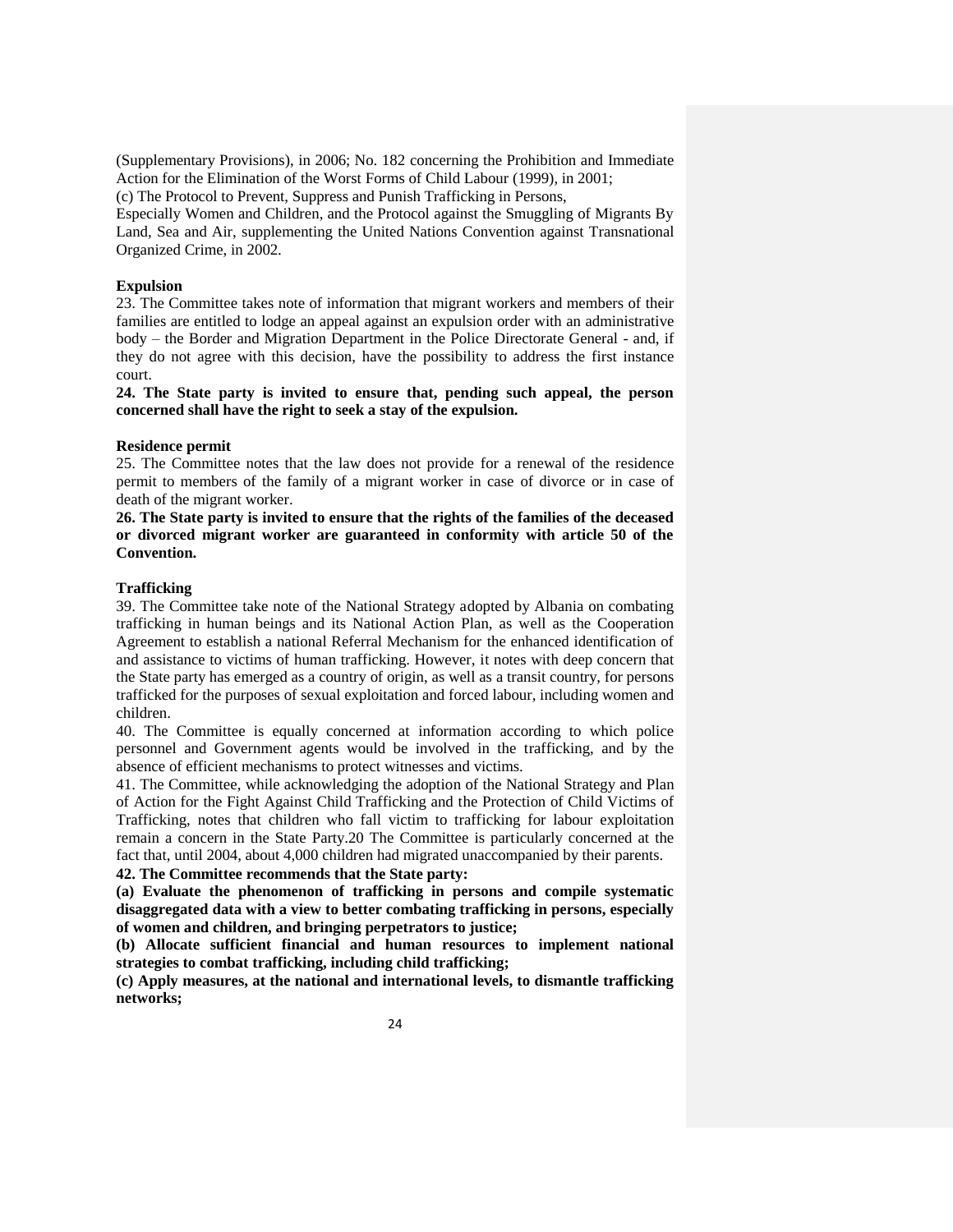**(d) Increase its efforts to identify victims of trafficking, to enforce antitrafficking laws, to train police forces, judges, prosecutors and social service providers, and to fund ambitious prevention of trafficking campaigns;** 

**(e) Intensify efforts to determine the causes of massive departure of unaccompanied minors and to reduce the magnitude of this phenomenon;**

**(f) Define the crime of sale of children and to adopt laws on accessible procedures for victims of trafficking to obtain reparation; and** 

**(g) Vigorously prosecute labour trafficking offenders and public officials who participate or facilitate human trafficking;**

# **Committee on the Elimination of Discrimination against Women**

CEDAW/C/ALB/CO/3,  $46<sup>th</sup>$  Session 16 September 2010

### **Positive aspects**

9. The Committee commends the State party for programmes adopted with the aim of accelerating elimination of discrimination against women and promoting gender equality, including the National Strategy and Action Plan on Gender Equality and Domestic Violence 2007-2010, the National Strategy for the Fight against Trafficking in Human Beings 2005-2007, the National Strategy and Action Plan for the Fight against Trafficking in Human Beings for 2008-2010 and the National Strategy and Action Plan for the Fight against Trafficking in Children and Protection of Child Victims of Trafficking 2008-2010.

# **Harmonization of national legislation**

18. The Committee notes the efforts to reconcile the newly enacted gender equality and anti-discrimination laws, legislation previously in force and the Convention, especially in addressing multiple and intersecting forms of discrimination experienced by ethnic minority women, women with disabilities, rural women and other disadvantaged groups of women, and notes the legal basis for imposing sanctions for acts of discrimination.

**19. The Committee recommends that the State party monitor the impact of the gender equality and anti-discrimination legislation, identify inconsistencies and address them, as appropriate, with a view to ensuring that the implementation of the legislation is conducive to the effective elimination of discrimination against women, especially women belonging to disadvantaged groups, such as ethnic and linguistic minority women, women with disabilities, older women, women living in rural or remote areas, migrant women, women living with HIV/AIDS and women discriminated against on the grounds of their sexual orientation and gender identity.**

# **Trafficking and exploitation of prostitution**

28. The Committee recognizes the efforts by the State party, and the positive results achieved, in combating trafficking in women and girls, including for the purpose of sexual and economic exploitation, through legislative, strategic and institutional measures. These include, inter alia, the ratification of the Council of Europe Convention on Action against Trafficking in Human Beings, the conclusion of bilateral agreements on cooperation in respect of trafficking in human beings, the adoption of domestic laws and various national strategies and action plans (see paras. 8 and 9 above), the establishment of several institutions engaged in the fight against trafficking in human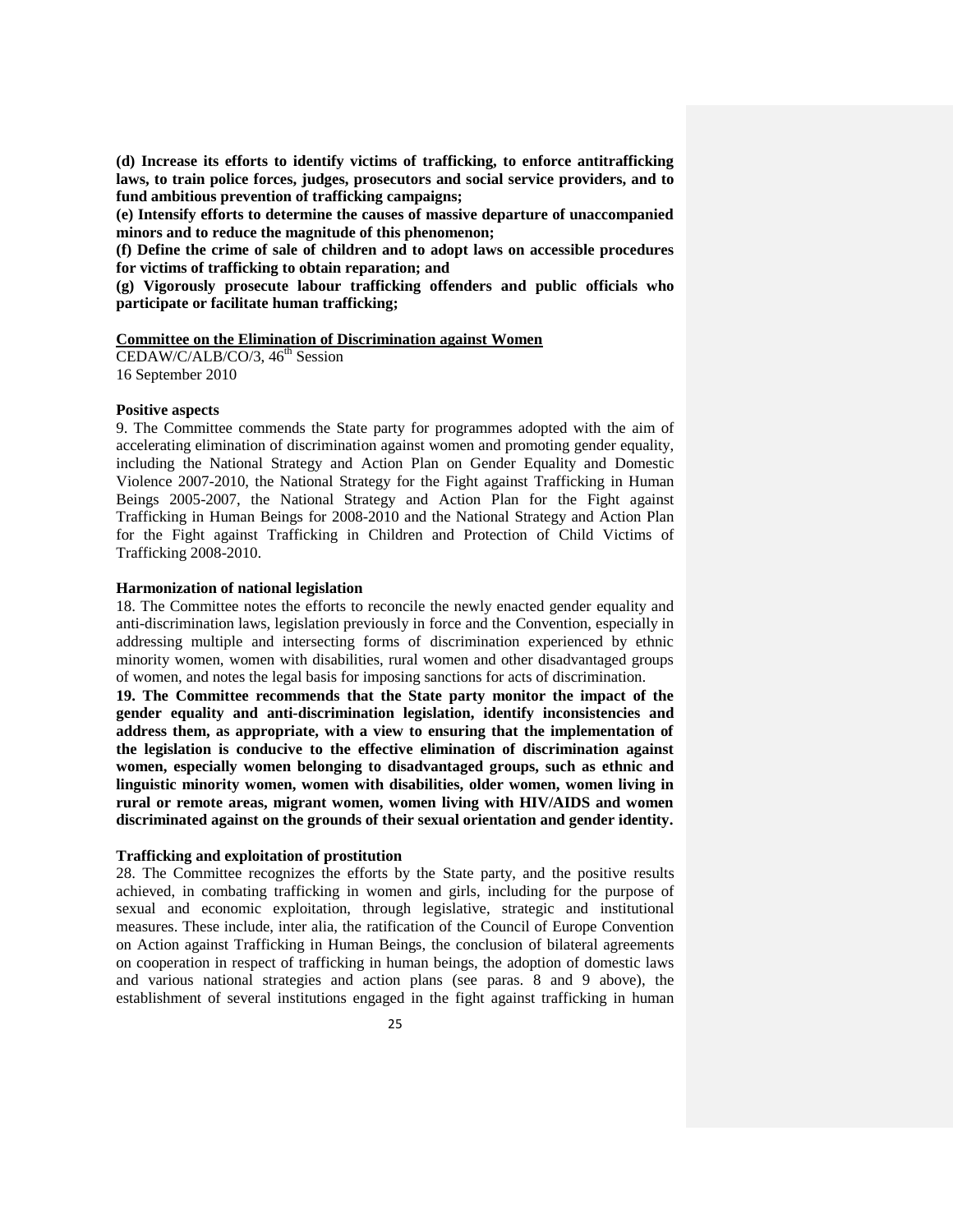beings and of centres for victims of trafficking, the organization of various professional training projects aimed at strengthening the rendering of assistance to victims and the establishment by the Ministry of the Interior of a centre for the processing of data on victims of trafficking. The Committee remains concerned, however, about gaps in the implementation of legislation and strategies, the low number of criminal convictions for trafficking in women, the failure to effectively protect victims of trafficking as witnesses and the lack of compensation for victims. It is also concerned about re-trafficking of victims and internal trafficking in women, as well as about the lack of effective preventive measures. The Committee reiterates its specific concern, contained in its previous concluding observations (see A/58/38, para. 70) that prostitutes and victims of trafficking remain subject to criminal punishment under the Penal Code.

**29. The Committee urges the State party to ensure that offenders who commit either cross-border or internal trafficking are prosecuted and punished. It recommends that free legal aid be guaranteed for victims of trafficking and that witness protection laws be effectively applied. The Committee also recommends that the Penal Code be amended to the effect that victims will not be subjected to criminal prosecution and punishment and that internal trafficking will also be covered under the criminal offence of trafficking in human beings. Such measures are also conducive to promoting the cooperation of victims of trafficking with law enforcement agencies and their use of existing, but rarely utilized, compensation schemes. The Committee further calls upon the State party to strengthen preventive measures, including educational opportunities for disadvantaged groups of women, including teenage girls and girls belonging to linguistic or ethnic minorities. The Committee requests the State party to introduce, where lacking, exit programmes, including social support, rehabilitation and reintegration measures, for trafficked women and girls, so as to diminish the chances of women and girls becoming victims of re-trafficking. Victims of trafficking suffering from serious health problems, including post-traumatic stress disorder, must have access to adequate health care. The Committee encourages the State party to improve its monitoring system, as well as the evaluation of the phenomenon of cross-border and internal trafficking in women, with a view towards more effective implementation of anti-trafficking legislation, policies and measures. The Committee urges the State party to amend its Penal Code so that prostitutes are not criminally prosecuted and punished, and to provide adequate support programmes for women who wish to leave prostitution. The Committee further requests the State party to provide in its next periodic report comprehensive information and data on trafficking in women, including on the progress made.**

### **Education**

30. The Committee commends the State party for the comprehensive reforms undertaken and the achievements made in the field of education that reflect gender issues, for example in the training of teachers and the review of school curricula and textbooks. The Committee expresses a number of concerns, however, in relation to the education of girls in rural or remote areas and girls belonging to linguistic or ethnic minorities. Such concerns relate to the high dropout rate from schooling, especially at the secondary level, resulting from early marriages, traditional sex-role stereotypes, lack of means of transportation, secondary costs of education and involvement in economic activities, indicating poverty as a strong predictor. The Committee also expresses concern about the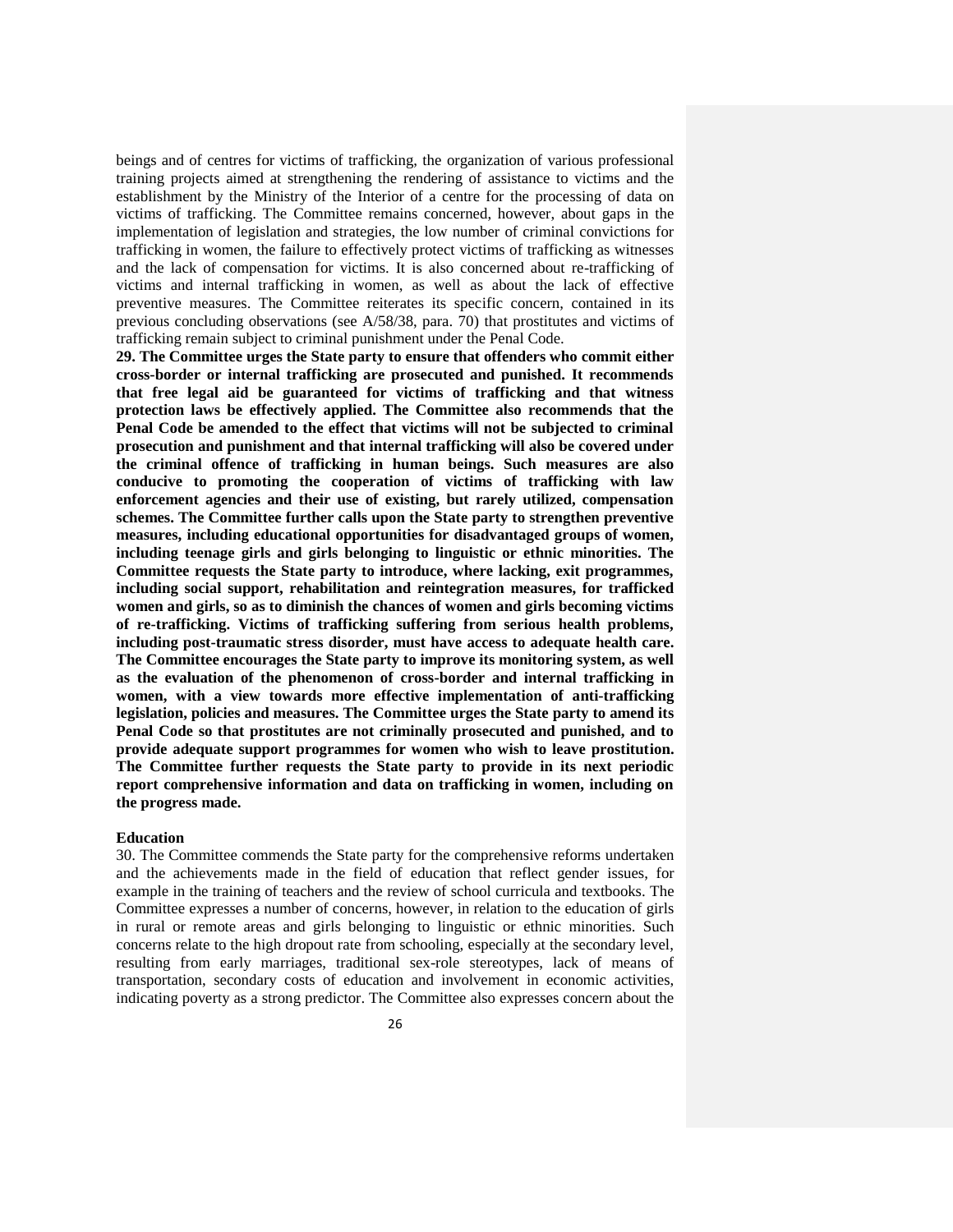lack of comprehensive data on the rate of enrolment of Roma women and girls, as well as women and girls with disabilities, at all levels of education, which is an impediment for the State party in assessing their situation with a view to improving it. The Committee is also concerned about the low level of representation of women in senior management positions in educational institutions at the primary, secondary and tertiary levels.

**31. The Committee recommends that the State party continue raising awareness of the importance of education for the empowerment of women and that it take concrete comprehensive measures to overcome traditional attitudes and other obstacles to the education of girls and women. The Committee especially recommends intensifying efforts to promote the access of girls and women living in rural or remote areas, including minority girls and women, to education and their retention at all levels of education. The Committee calls on the State party to enhance temporary special measures currently in place in the form of quotas, in order to ensure the representation of women in high-level positions in universities and other educational institutions. It requests inclusion, in the next periodic report, of comprehensive data and information on the educational situation and opportunities of disabled women and girls, as well as those belonging to ethnic and linguistic minorities, particularly Roma women and girls.**

**II. Excerpts from UN Special Procedures mandate holders' reports**

# **Human Rights Council: Report of the Special Rapporteur on the human rights of migrants, François Crépeau**

 $A/HRC/20/24/Add.1$ ,  $20<sup>th</sup> Session$ 10 April 2012

# **Normative and institutional framework for the protection of the human rights of migrants**

# 70. The Government should:

(c) Place vulnerable groups – children, women, youth and the Roma – at the heart of a human rights-based national migration strategy. The Government is called upon to undertake analysis on (i) the interrelation between migration and all forms of exploitation, including trafficking, and (ii) the human rights of women in the context of migration, and to ensure sustainability of shelters for victims of violence.

## **National human rights protection system**

#### 71. The Government should:

(f) Undertake systematic training on human rights and migration for lawyers and judges, social workers, migration and border police, civil servants, representatives of the media and members of parliament. The Government is strongly encouraged to continue and further develop, in partnership with civil society, the training programmes on migration law undertaken by the School of Magistrates in Tirana;

(g) Strengthen anti-trafficking measures, notably through increased funding of shelters for victims of trafficking, amendments to the Criminal Code (providing for victims to be legal parties in criminal proceedings), and putting in place a mechanism for proactive identification of potential victims of trafficking.